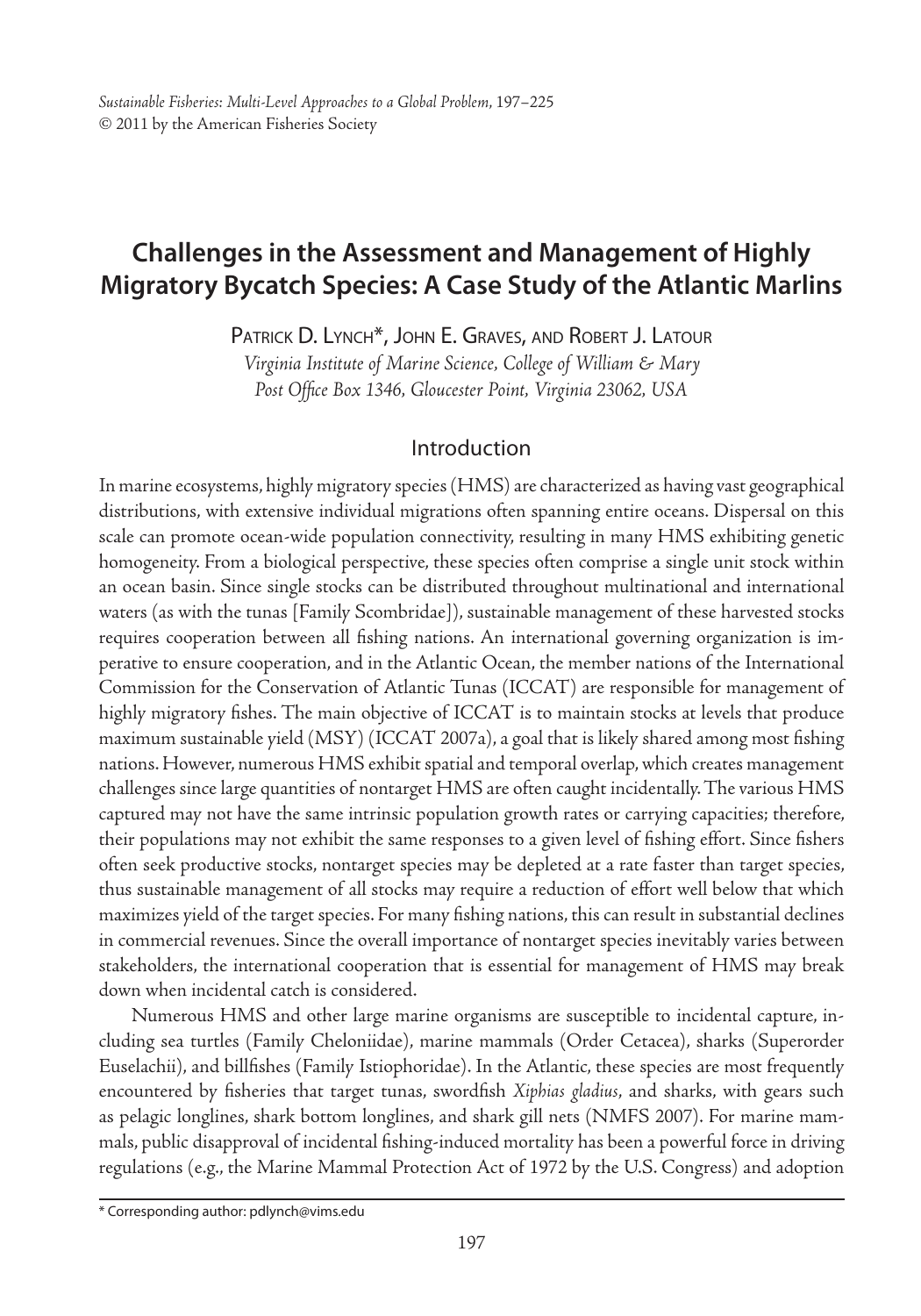of new technologies that have reduced their respective fishing mortalities (Hall 1998; Hall et al. 2000). However, despite historically persistent overfishing (Restrepo et al. 2003), the excessive exploitation of Atlantic billfishes, such as blue marlin *Makaira nigricans* and white marlin *Kajikia albida*, has not invoked a similar reaction (Webster 2006). While the most recent regulations imposed by ICCAT for reducing Atlantic marlin mortality are surprisingly restrictive (see Governance section, this chapter), especially when considering ICCAT's goal of maximizing yield, it is uncertain that they are capable of rebuilding the stocks (ICCAT 2006; Webster 2006). Many of the challenges surrounding management of marlins are related to uncertainties in biological and fisheries data, resulting in uncertainties in the assessment process (Restrepo et al. 2003; Die 2006). Here, the focus is on Atlantic marlin populations and potential quantitative approaches to reduce uncertainty in their assessments, thereby promoting international cooperation and the implementation of sustainable management measures.

## Importance

Globally, istiophorids comprise five genera and nine species (Collette et al. 2006). Of these, six species occur regularly in the Atlantic Ocean and its adjoining seas: blue marlin, white marlin, sailfish *Istiophorus platypterus*, longbill spearfish *Tetrapturus pfluegeri*, Mediterranean spearfish *T. belone*, and roundscale spearfish *T. georgii*. Blue marlin and white marlin are distributed throughout tropical and temperate waters of the Atlantic, ranging from Canada east to the Azores in the northern hemisphere to Argentina east to South Africa in the southern hemisphere (Figure 1). There is a temporal trend to their distribution, with presence in the higher latitudes typically occurring during warmer times of the year. Atlantic marlins tend to exhibit solitary behavior; however, small aggregations of white marlin have been observed (Nakamura 1985). As with all istiophorids, the marlins likely exhibit extremely rapid growth rates in early life (Sponaugle et al. 2005), but the average size of an adult blue marlin (100–175 kg) is much larger than that of a white marlin (20–30 kg) (NMFS 2007). Also, sexually dimorphic growth is common to both species (though much more pronounced in blue marlin), with females growing larger than males (Nakamura 1985; Wilson et al. 1991; Arocha and Bárrios 2009).

Marlins are apex piscivores that also consume invertebrates such as squid (de Sylva and Davis 1963; Nakamura 1985; Cox et al. 2002a; Júnior et al. 2004; Shimose et al. 2006). Apex predators are often considered ecologically important, as their depletion may impact food web structure through a trophic cascade (Paine 1969; Pace et al. 1999; Casini et al. 2009). However, Kitchell et al. (1999) demonstrated that the simulated removal of billfishes from the central North Pacific ecosystem had a minimal impact on trophic structure. In fact, in an assessment of importance, Kitchell et al. (2006) stated that the economic value generated by billfish angling is far greater than their ecological value as apex predators. While the uncertainty associated with complex ecosystem models such as these can be overwhelming, it may be that healthy Atlantic marlin populations are not critical to maintaining ecosystem stability; however, it is certain that their sustainability is of significant economic importance for artisanal communities and countries with recreational fisheries.

Since its beginning in the late 1800s to early 1900s, the recreational billfish fishery has been an important component of the tourist industry in many parts of the world (Holder 1912; Jordan and Evermann 1923). Though difficult to calculate on a global scale, Ditton and Stoll (2003) estimated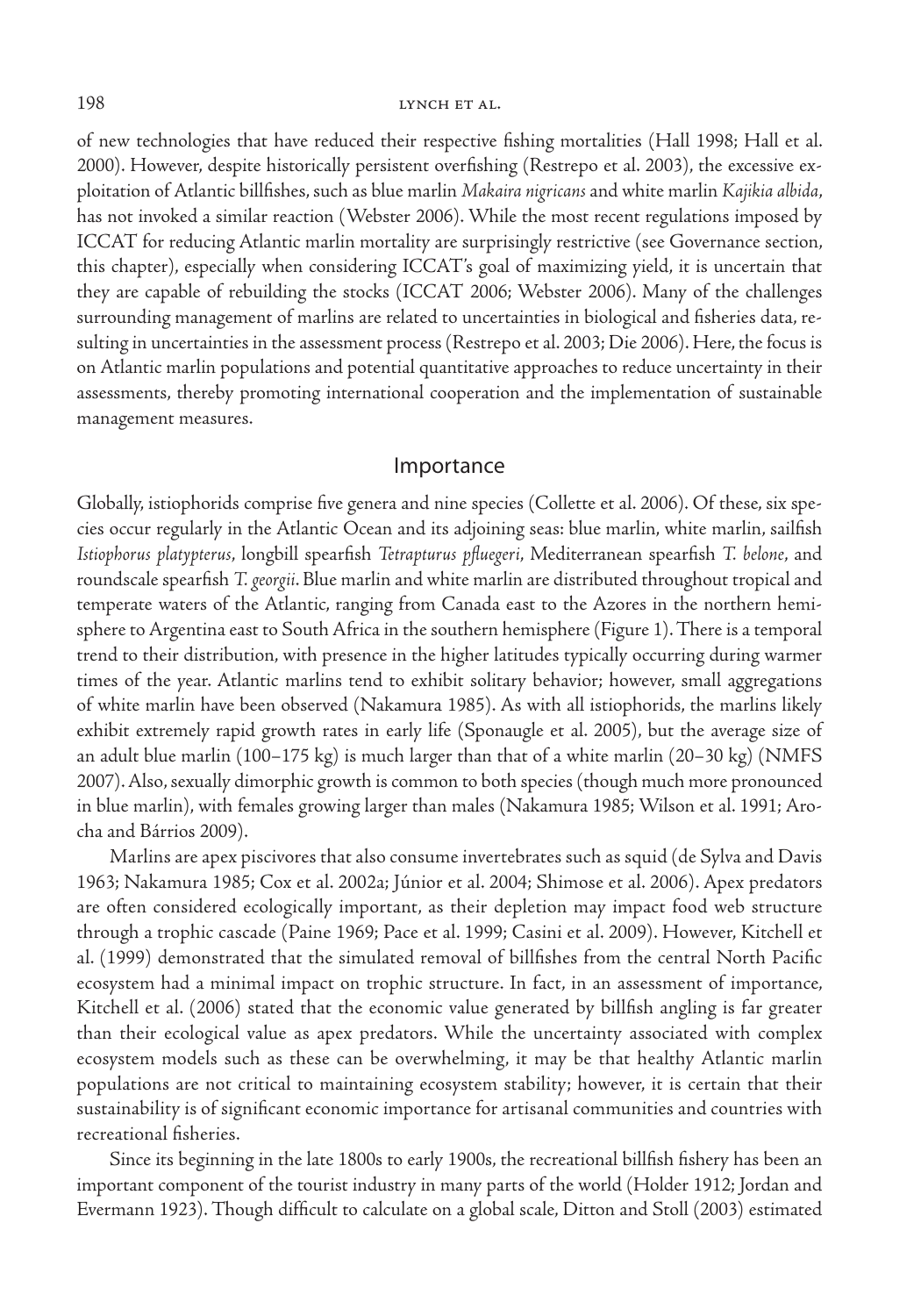

**Figure 1.** Distributions of blue marlin (BUM) and white marlin (WHM) in the Atlantic Ocean as determined from fisheries catch data from 2000 to 2006. The largest circles for BUM and WHM correspond to catches of 789 and 52 metric tons, respectively. Source: ICCAT (2009).

the economic impact of this fishery (for several countries combined) to be between US\$203.95 million and \$339.91 million, annually. Additionally, the economic importance of recreational billfish fisheries is emphasized by the regulatory actions of the United States. To reserve billfish for recreational fishing, commercial retention of Atlantic marlins has been prohibited in the United States since implementation of the 1988 Fishery Management Plan for Atlantic Billfish. Also, by law, the United States mandates a recreational fishing presence in the policy-making process by declaring that at least one of the U.S. commissioners to ICCAT must possess "knowledge and experience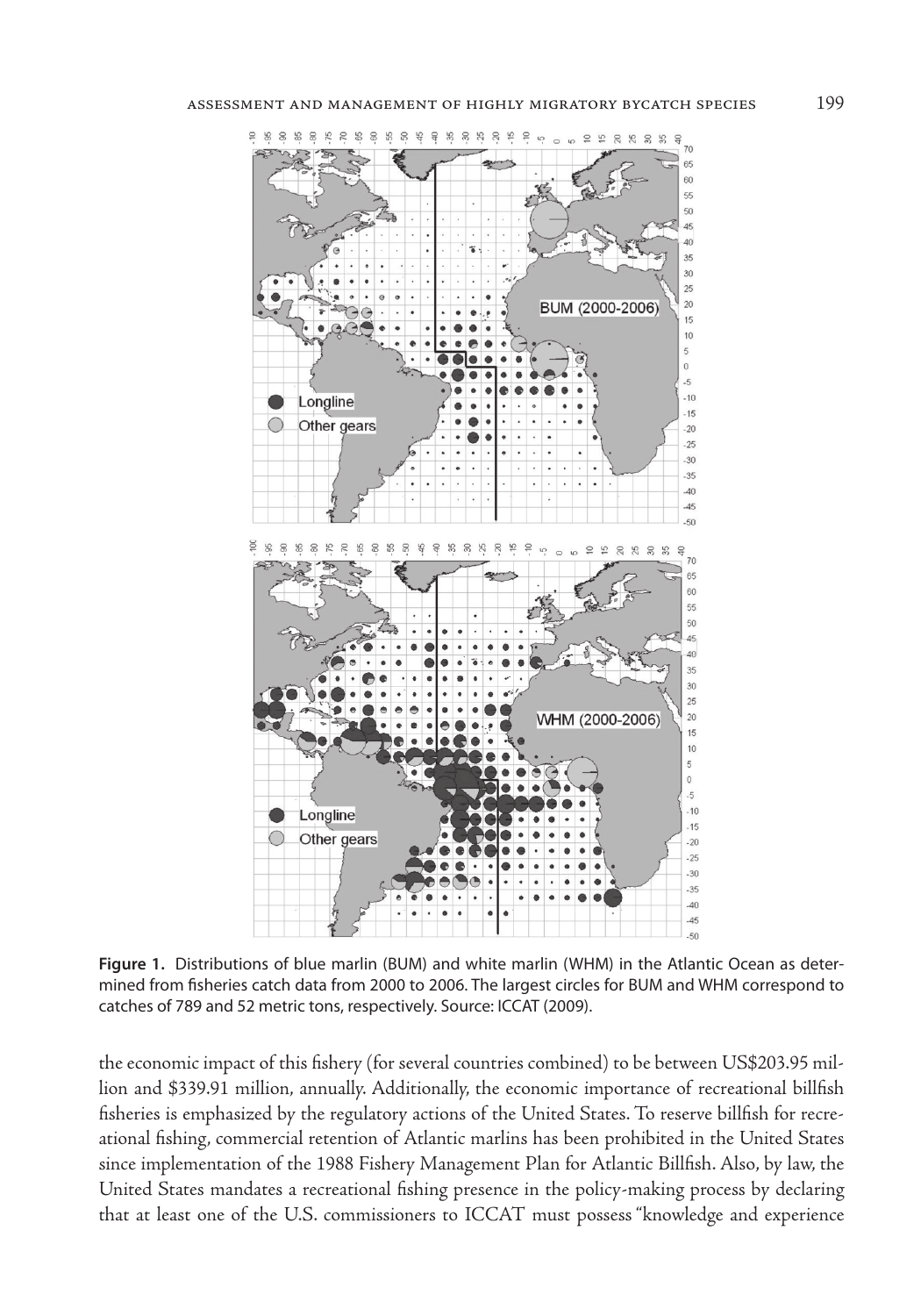#### 200 LYNCH ET AL.

regarding recreational fishing in the Atlantic Ocean, Gulf of Mexico, or Caribbean Sea" (U.S. Congress 1975). This presence is critical to marlin recreational fisheries, as the interests of billfish anglers often differ from those of commercial fishers that target HMS.

In addition to the significant economic contributions, marlin recreational fisheries are also valued for their social and historical importance. In the mid-20th century, writers such as Zane Gray and Ernest Hemingway romanticized big game fishing, prompting a rapid increase in the popularity of angling for marlins (Peel et al. 2003). This popularity continues today, but the recreational fishing community has recognized that sustainability of marlin populations is imperative to preservation of their fishery. Thus, to minimize fishing mortality, recreational marlin fisheries have become primarily catch and release. An appreciable percentage of marlins will likely survive this practice, but the rate of postrelease mortality may vary depending on fishing gear and other fishing characteristics (Serafy et al. 2009). While catch-and-release fishing began to take hold following years of substantial recreational landings, it does not represent a considerable sacrifice for most fishermen; it is the challenging fight that precedes capture rather than the capture itself that has drawn many people to the sport (Ditton and Stoll 2003).

Commercially, marlins are of lesser importance than many other HMS. They are landed as nontarget bycatch of fisheries that target tunas and swordfish because the amount of biomass landed and their value per kilogram are lower than these target species. While current ICCAT regulations require the release of any marlin caught alive (ICCAT 2007b, Rec. 2006–09), longline operations often land fish that are dead upon retrieval of the gear. These harvests represent the largest source of fishing mortality for the Atlantic marlins, with Brazil, Japan, and Chinese Taipei constituting the bulk of the landings (ICCAT 2006).

Following peaks in the 1960s, total marlin landings have fluctuated over time with decreasing trends exhibited in recent years (Figure 2). Historical oscillations in total landings essentially tracked longline effort (Restrepo et al. 2003). While recent declines in reported landings may be a result of live release from longline operations, further reduction of fishing mortality could be achieved through a decrease in overall effort or changes in fishing practices. However, given the potential resulting loss of target catch, either of these approaches would likely face substantial resistance by any ICCAT member nation that places a low value on recreational fisheries for marlins.

On a smaller scale, directed artisanal fisheries for Atlantic marlins are conducted by coastal nations, especially in the Caribbean Sea and off the coast of western Africa (ICCAT 2001a). These subsistence fisheries represent the only real reliance on marlins for their nutritional value (Peel et al. 2003). Thus, marlin stock collapses may have little impact on large commercial operations but could represent losses of valuable sources of protein for many developing coastal nations.

Another important group of stakeholders with an interest in Atlantic marlins is the environmental community. This constituency is most concerned with the existence and/or ecological values of the species. However, conservation of marlins has been a relatively low priority when considering the resources dedicated to preserving other charismatic marine megafauna such as bluefin tuna *Thunnus thynnus*, sea turtles, and marine mammals, but since recreational fishermen are also interested in healthy marlin populations, the messages and actions of the two groups are often aligned. A major exception to this collaboration occurred in 2001, however, when some conservationists petitioned to have white marlin listed as a threatened or endangered species under the U.S. Endangered Species Act (ESA; WMSRT 2002). If successful, a listing could have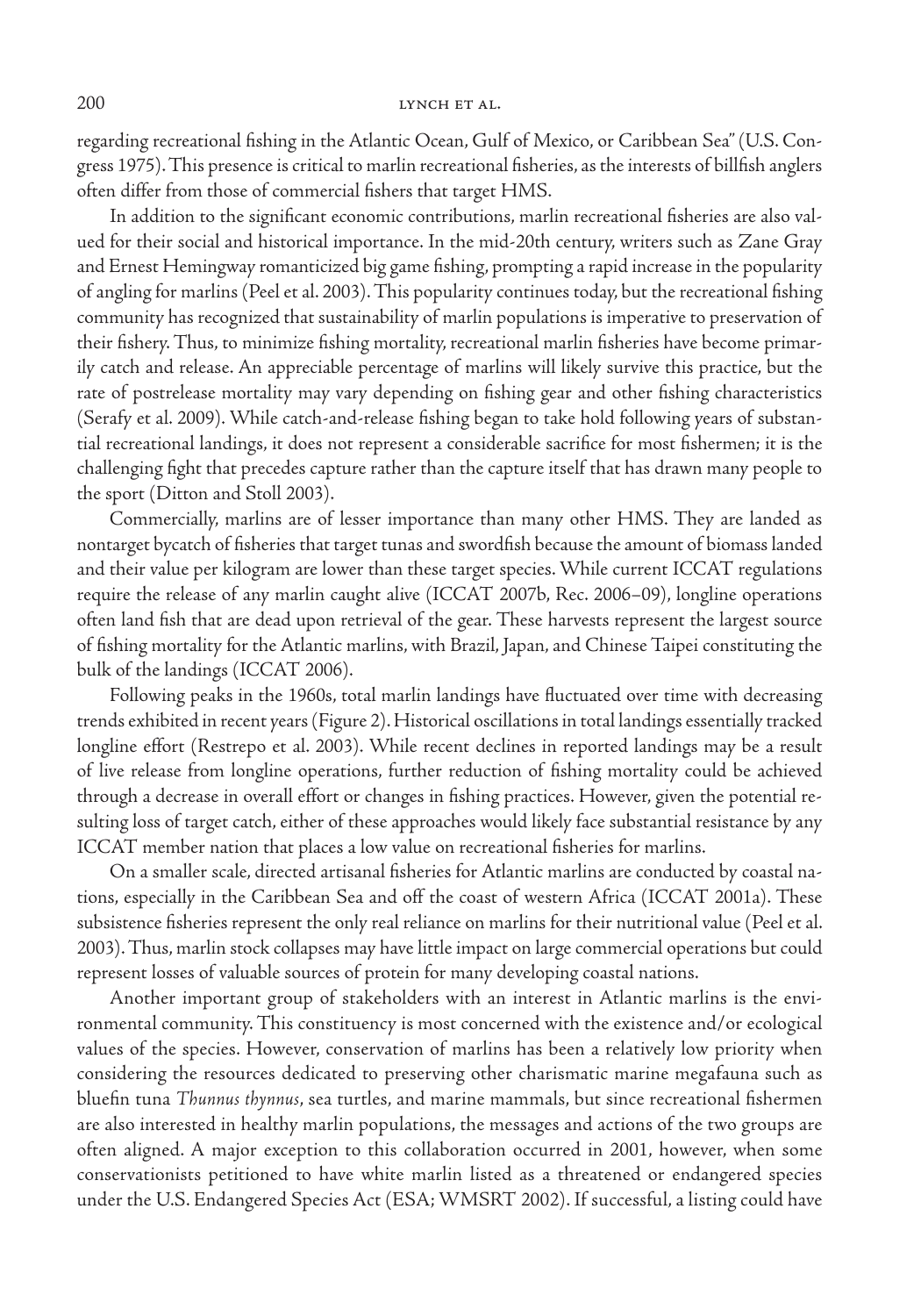

**Figure 2.** Total annual landings of blue marlin (solid line) and white marlin (dashed line) in the Atlantic Ocean. Data source: ICCAT online catch database (www.iccat.int/en/accesingdb.htm). t = metric tons.

significantly impacted any recreational fisheries in the United States that have the potential to interact with white marlin. In 2002, the National Marine Fisheries Service (NMFS) of the National Oceanic and Atmospheric Administration determined that the petitioned action was "not warranted" despite concluding that the species was overexploited and that regulatory mechanisms implemented at that time were likely unable to prevent continued overfishing (WMSRT 2002). Subsequently, following further pressure from conservationist groups, NMFS agreed to reassess the species upon completion of the 2006 white marlin stock assessment conducted by ICCAT. After re-evaluation, NMFS maintained that the species did not warrant listing as threatened or endangered (WMBRT 2007).

Overall, the Atlantic marlins are most important to recreational and artisanal fisheries, and they are of relatively low commercial value. Their conservation hinges on an understanding of susceptibility to anthropogenic impacts, which is enhanced with knowledge regarding the sizes and distributions of marlin populations as related to habitat.

## Populations and Habitats

Starting in 2000, Atlantic blue and white marlins have been considered to comprise single unit stocks for assessment and management purposes (Restrepo et al. 2003; ICCAT 2006). Prior to this, it was assumed that the populations each contained northern and southern stocks separated at  $5^{\circ}N$ (Restrepo et al. 2003). Recent genetic analyses supported the single unit stock approach for both populations (Graves and McDowell 2006; McDowell et al. 2007); however, Graves and McDowell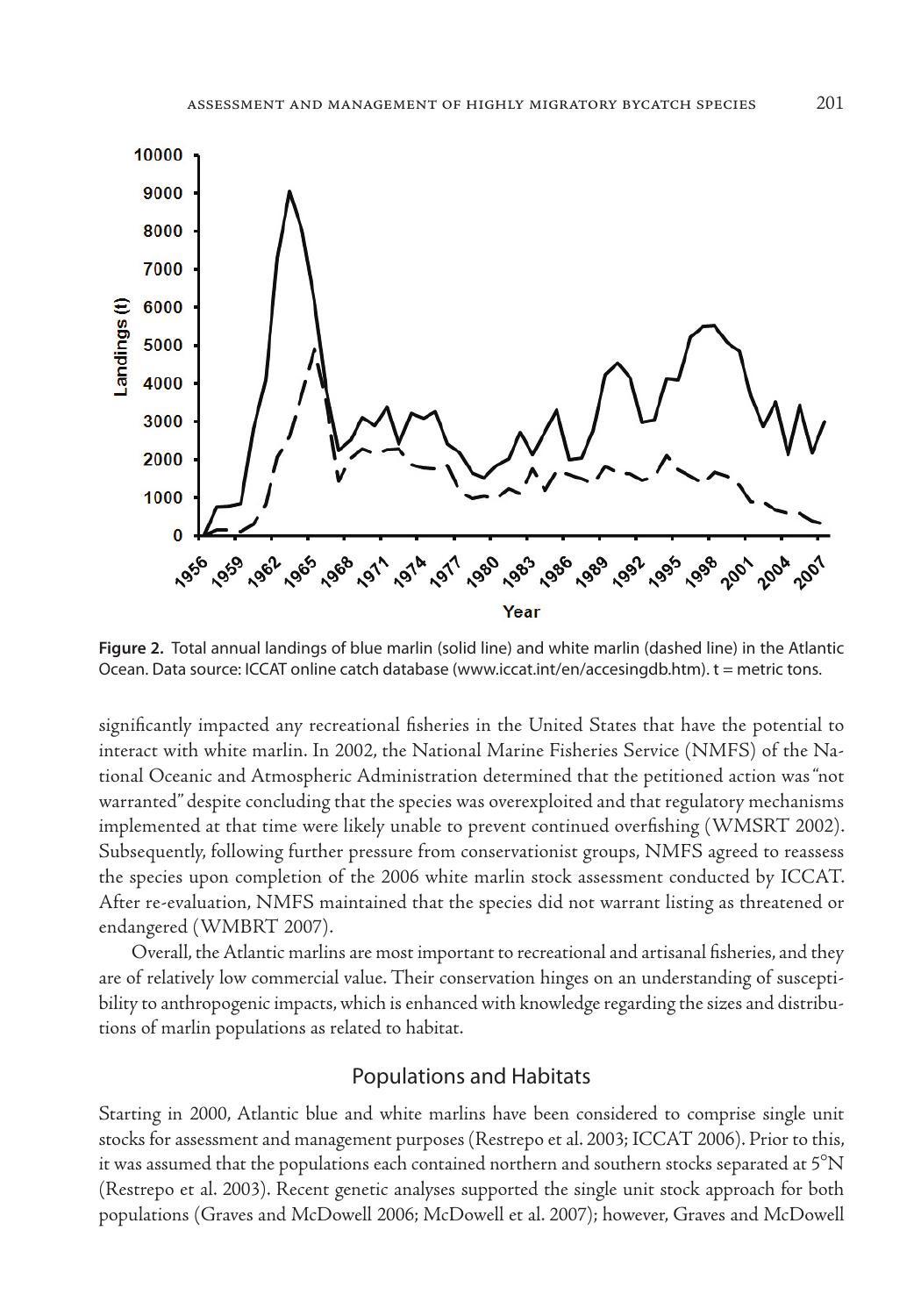(2006) identified significant spatial heterogeneity for white marlin, highlighting a potential need for continued research on their stock structure.

Current scientific understandings of population dynamics and stock status for marlins are entirely fishery-dependent, that is, independent research surveys are not used to monitor their populations. Therefore, estimates of historical biomasses are based on relative measures of catch per unit of effort (CPUE) obtained from the various fisheries, which are assumed proportional to exploitable abundance. Because the fisheries do not sample the populations in a random, unbiased fashion, a complete reliance on fishery-dependent data may introduce many potential sources of error. However, CPUE time series, and assessment models fitted to CPUE data are currently the best available estimates of historical relative abundance. Despite a potentially promising trend in recent years for white marlin, the relative biomasses estimated for each species have declined substantially from 1950s levels (Figure 3). In the context of MSY, these trends do not reflect sustainable harvests, but estimated biomasses may not be accurate because CPUE can be affected by changes in fishing practices regarding target species as well as changes in marlin abundance. Efforts to account for potential biases require an understanding of the relationship between marlin habitat, susceptibility to capture, and the spatiotemporal dynamics of fishing effort (Maunder and Punt 2004; Bishop 2006).

As with the overlapping geographical distribution of Atlantic marlins, the vertical habitats utilized by these species are also similar. Valuable characterizations of vertical habitat utilization for large pelagic fishes have come from studies that used pop-up satellite archival tags (PSATs) to monitor animal behavior (Arnold and Dewar 2001; Luckhurst 2007; Hofmann and Gaines 2008). These tags record a nearly continuous stream of specified environmental parameters (temperature, pressure [depth], light, etc.), archive the data, and transmit the information via satellite after releasing from the organism and floating to the surface (Graves et al. 2002). There have been several studies in the Atlantic and adjacent seas that attached PSATs to blue marlin (Graves et al. 2002; 2003; Kerstetter et al. 2003; Saito et al. 2004; Prince et al. 2005; Luo et al. 2006; Prince and Goodyear 2006; Kraus and Rooker 2007; Goodyear et al. 2008) and white marlin (Horodysky and Graves 2005; Prince et al. 2005; Kerstetter and Graves 2006a; Horodysky et al. 2007; Graves and Horodysky 2008). The studies that made inferences about habitat utilization revealed similar trends; both species spent the majority of their time in warmer surface waters (<10 m) but made regular short-duration dives to deeper water (occasionally >100 m) (Graves et al. 2003; Kerstetter et al. 2003; Saito et al. 2004; Prince et al. 2005; Luo et al. 2006; Prince and Goodyear 2006; Horodysky et al. 2007; Kraus and Rooker 2007; Goodyear et al. 2008).

While depth can be an informative descriptor for habitat, it is more likely that sea surface temperature (SST) and relative deviations from SST govern marlin distributions through physiological pathways. Brill and Lutcavage (2001) suggested that cardiac function is compromised in billfish when they dive to cooler waters that exceed an  $8^{\circ}C$  deviation from SST. This implies that these fishes are constrained to a relative temperature-at-depth distribution. Additionally, in areas with a shallow thermocline above hypoxic water, dissolved oxygen concentrations can further limit billfish distributions (Prince and Goodyear 2006). Thus, an understanding of marlin habitat is a key component to sustainable management. When evaluating vulnerability to fishing gear, it is not enough to simply consider the depth at which fishing effort is imposed, but the physical properties of the water column must also be incorporated.

Besides fishing, there are numerous human actions that may also affect marlin abundance. A review of anthropogenic impacts on billfish by de Sylva et al. (2000) highlighted a range of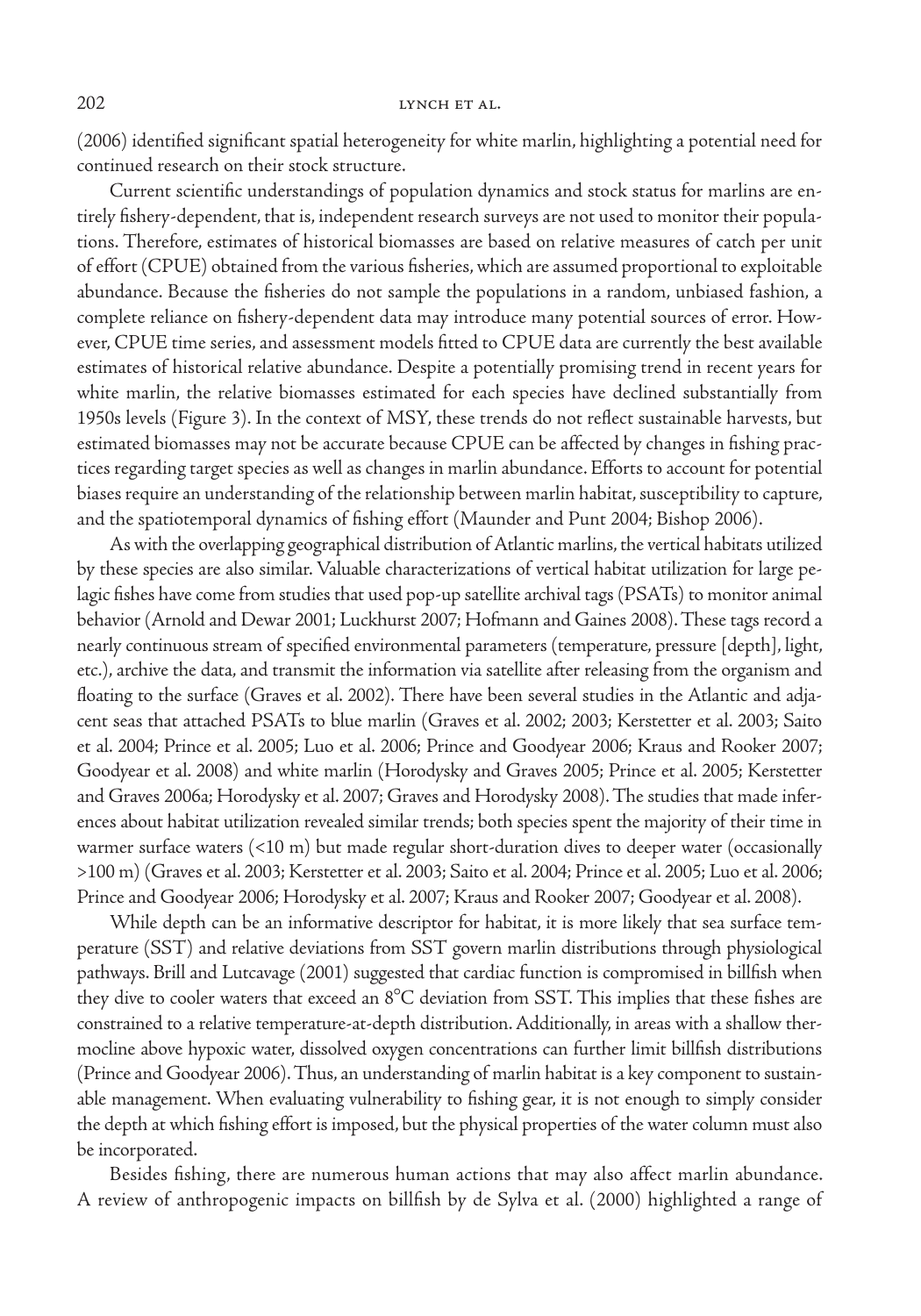

**Figure 3.** Estimated relative abundance of blue marlin (A: BUM) and white marlin (B: WHM), derived from production model fits to catch-per-unit-effort data from the most recent assessments (solid circles) and previous stock assessments in 2000 for BUM and 2002 for WHM (open circles). The models used in the assessments were similar, but the recent assessments were fit to all available catch-per-unit-effort time series separately, where the previous assessments considered a single composite index of abundance-Dashed lines represent 80% confidence intervals. Source: ICCAT (2007c).

potential sources, including direct (e.g., fishing) and indirect (e.g., point and nonpoint sources of pollution) impacts that may degrade marlin habitats. Since marlins are distributed throughout relatively stable environmental conditions, they may be more susceptible to subtle ecological perturbations than coastal eurytopic organisms that experience variable conditions (de Sylva et al. 2000).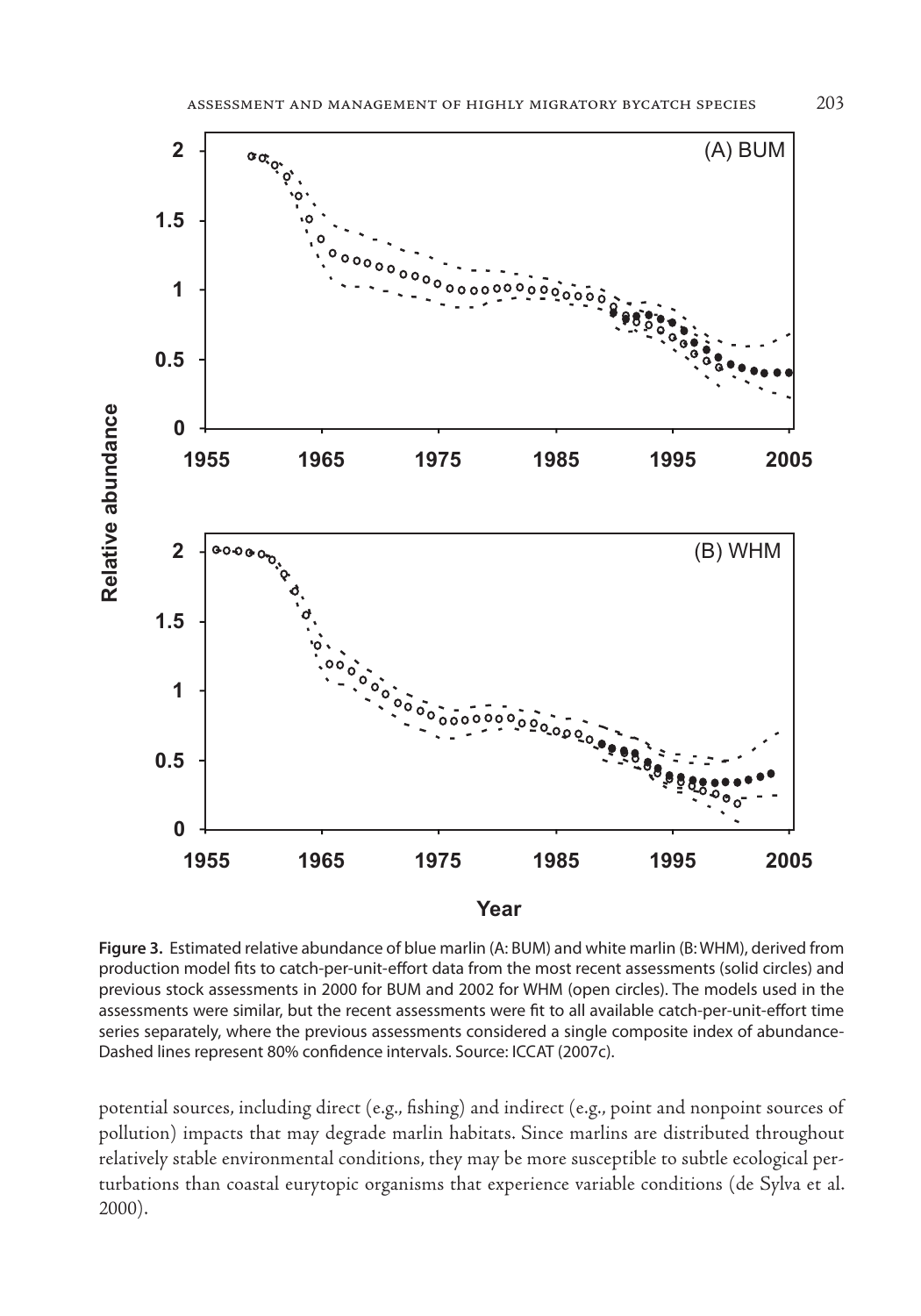Given that Atlantic marlins are exploited across vast spatial scales, delineation of their habitats and the potential impacts of habitat degradation are crucial for conservation of these species. This is especially important since historical population trajectories indicate declines in abundance, raising concerns about the future for Atlantic marlins. There may be reason for cautious optimism, however, because relative biomass estimates from the 2000s suggest that the declines may have been arrested or, in the case of white marlin, the population may be in the early stages of a recovery (Figure 3). It is possible that these responses are the direct result of management measures, but there is little certainty in the trends in biomass, and several additional years of data are required to verify population responses (ICCAT 2006).

## Fisheries

Fisheries targeting HMS have operated for many years, but until the 20th century, fishing was largely constrained to coastal waters (Majkowski 2007). In the early 1900s, a growing demand for canned tuna prompted the development of industrialized fisheries, including the Japanese longline fleet. By 1932, Japan had developed factory longline ships capable of canning tuna onboard (Morgan and Staples 2006). Following the elimination of post-World War II restrictions, this fleet expanded rapidly, eventually reaching the Atlantic Ocean in the late 1950s. Initially targeting yellowfin tuna *Thunnus albacares* and albacore *T. alalunga* in surface waters, the Japanese longline fishery was almost entirely responsible for the observed peak in Atlantic marlin landings in the late 1950s to early 1960s (Figure 2). Toward the end of the 1960s, developments in cold storage technology enabled Japanese fishermen to transition from the canned tuna market to a more lucrative sashimi market. This shift prompted a change in target species from yellowfin tuna and albacore to bigeye tuna *T. obesus* and bluefin tuna. By the early 1970s, the higher-valued target species dominated the catches in the Atlantic (Sakagawa et al. 1987). Since these species utilize deeper habitats, longline practices were altered to fish deeper in the water column (Majkowski 2007). Following this change, total landings of Atlantic marlins declined quickly, then fluctuated for many years before exhibiting further declines (white marlin, in particular) throughout the past decade (Figure 2).

Despite decreases in landings and potentially stabilizing biomass trajectories, the latest stock assessments concluded that Atlantic blue and white marlin stocks remain overfished and overfishing persists (ICCAT 2006). Given that ICCAT manages with respect to MSY, "overfishing" occurs when the fishing mortality rate (*F*) exceeds the rate associated with maximum sustainable yield ( $F_{\text{Msv}}$ ). Marlin stocks have been experiencing overfishing throughout much of the historical time series, but in recent years, *F* has drastically increased with respect to  $F_{MSY}$  (Figure 4). As relative biomasses have continued to decline (Figure 3), the reductions in landings necessary to rebuild the populations to MSY levels are greater than those observed. The recent changes in biomass trajectories may, in fact, be in response to management measures, but with lags in implementation and collection and reporting of data, the full effects of the measures may not be observed for several years. This delay could be detrimental to the species if the regulations prove inadequate for stimulating stock recoveries.

For many bycatch species, fishing mortality has been reduced through technological developments that attempt to improve survival of nontarget organisms while maintaining catch rates of target species. There have been relatively few developments that accomplished this for marlins; however, the use of circle hooks (as opposed to traditional J-style hooks) may show promise. In a review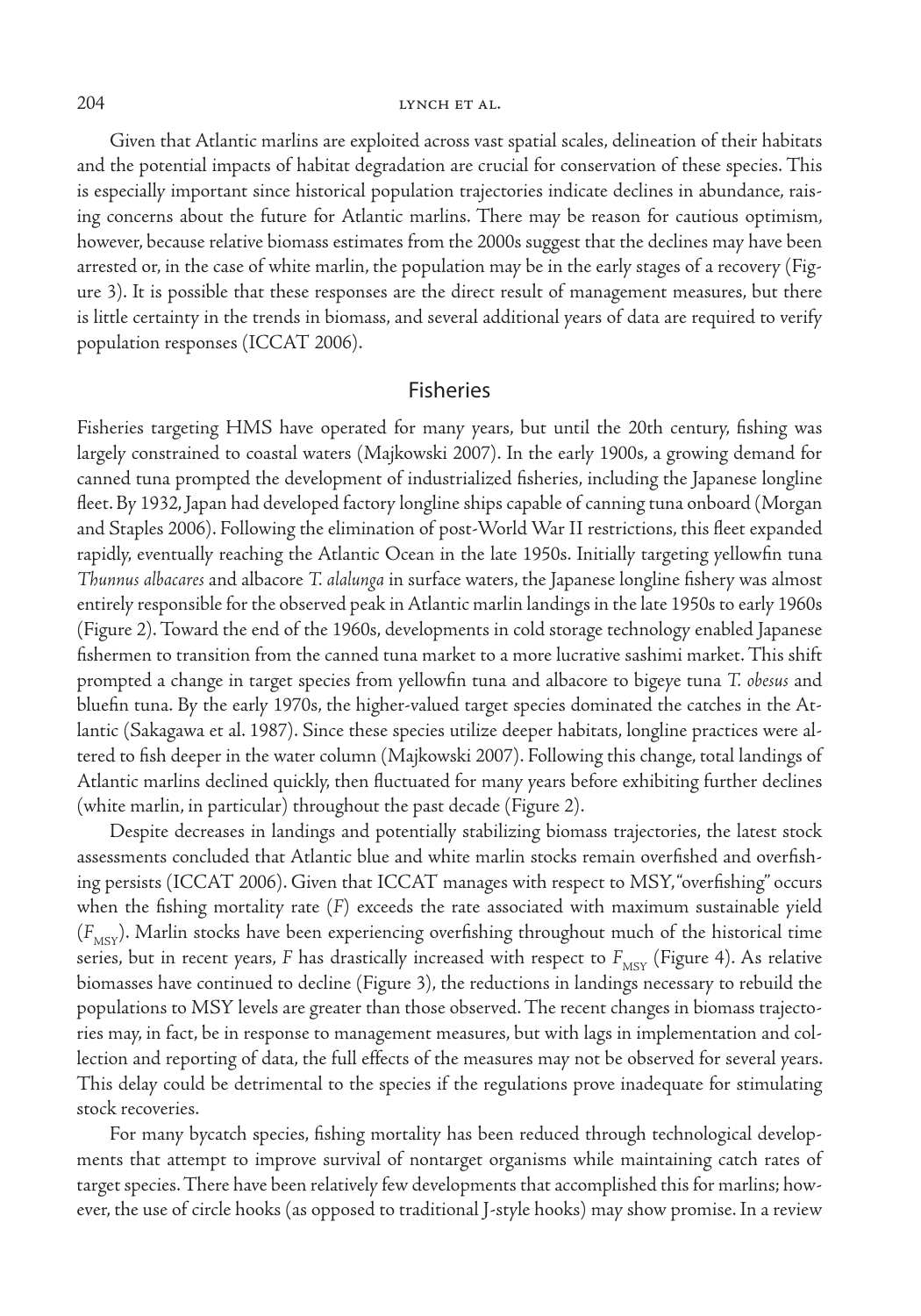

**Figure 4.** Historical trends in relative fishing mortality rate (*F*) with respect to the rate at maximum sustainable yield ( $F_{MSY}$ ) for blue marlin (A: BUM) and white marlin (B: WHM) in the Atlantic Ocean. Estimates were generated in the 2000 stock assessments using a logistic production model. Points above the solid horizontal line represent years in which  $F > F_{MST}$  trajectory. Source: ICCAT (2001b).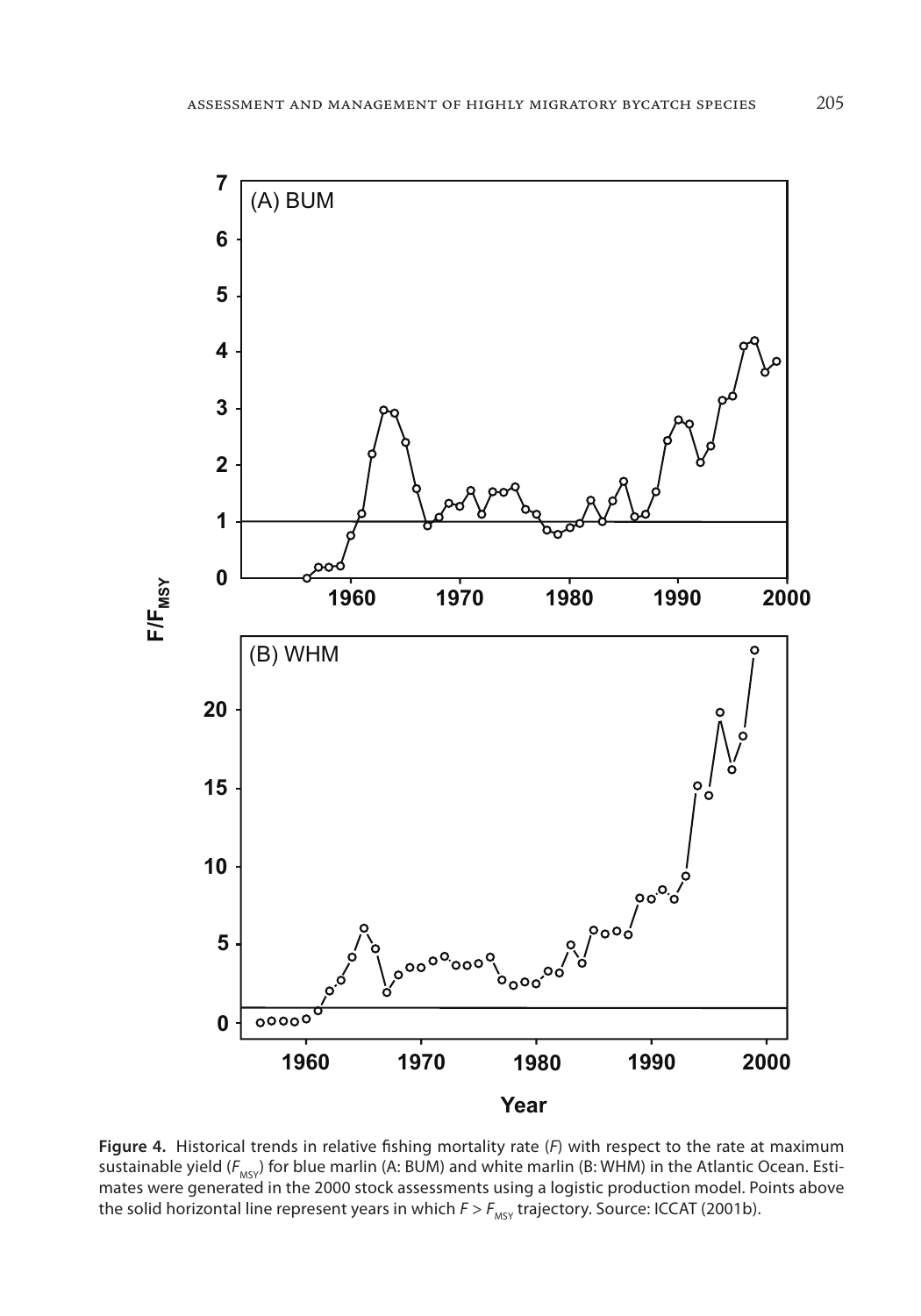of studies that tested the effect of hook choice on billfishes, Serafy et al. (2009) determined that circle hooks are beneficial to billfish conservation efforts, and they recommended their use in commercial pelagic longline and recreational fisheries. However, when examining hook-induced mortality rates for blue and white marlins specifically, there are conflicting results among fisheries. For instance, in recreational fisheries for white marlin, circle hooks have been shown to significantly improve postrelease survival as compared to J hooks (Horodysky and Graves 2005). Yet, for pelagic longlines, white marlin mortality was slightly higher on circle hooks, though not significantly (Kerstetter and Graves 2006b). However, for most species analyzed, mortality rates were generally higher on J hooks than on circle hooks, and catch rates of the target species were not significantly impacted. It should be noted that mortality estimates in studies that used PSATs reflected postrelease mortality after a specified number of days, while in other studies mortality was the percentage of fish that were alive when brought alongside the boat (Serafy et al. 2009). There were not enough blue marlins captured  $(n = 1)$  for Kerstetter and Graves (2006b) to test the effects of hook type on survival, and there are currently ongoing studies comparing hook types in recreational fisheries for blue marlin.

In general, when compared to J hooks, circle hooks tend to reduce incidences of deep-hooking and bleeding in billfishes (Serafy et al. 2009). Thus, in the most recent stock assessment report, it was recommended that ICCAT consider encouraging the use of circle hooks to increase the chances of rebuilding Atlantic marlin stocks (ICCAT 2006). In the United States, the use of circle hooks has been mandatory in the pelagic longline fishery following the 2004 ESA section 7 consultation. This implementation was intended to minimize impacts on sea turtles, but marlin populations may also benefit. Also, circle hooks are currently required in all U.S. recreational Atlantic billfish tournaments when natural baits are used (NMFS 2006).

Recent stock assessments suggested that current fishery removals of Atlantic marlins are at levels too high to permit rebuilding to MSY levels. As relatively low value bycatch species of commercial fisheries, further depletion of marlin populations is not likely to substantially impact future commercial interests; however, recreational and artisanal fisheries will suffer in the absence of harvest policies that promote rebuilding. These trade-offs should be considered when management formulates recommendations, since international cooperation is required to attain sustainability. However, to rebuild populations to levels that support MSY, the main focus of management must be on the outcomes of stock assessments, which are scientific analyses of the status of the populations. Unfortunately, insufficient data result in numerous uncertainties in Atlantic marlin assessments (Restrepo et al. 2003; Die 2006), leading to disagreements over interpretations of assessment results, which serve as a basis for ICCAT member nations to object to further management restrictions. In fact, Webster (2006) identified uncertainty in the stock assessment process and the resulting lack of consensus regarding stock status as major factors preventing acceptance of more conservative international management measures for Atlantic marlins. Thus, identifying and accounting for assessment uncertainties is an important step in improving the management of blue and white marlins in the Atlantic.

## Assessment Uncertainties

Resource managers are faced with numerous sources of uncertainty, ranging from those analytical to those related to institutions and management (Hilborn 1987; Francis and Shotton 1997). While the consideration of management institutional uncertainties (i.e., uncertainties surrounding determination and implementation of management objectives and policies) is crucial for achieving sus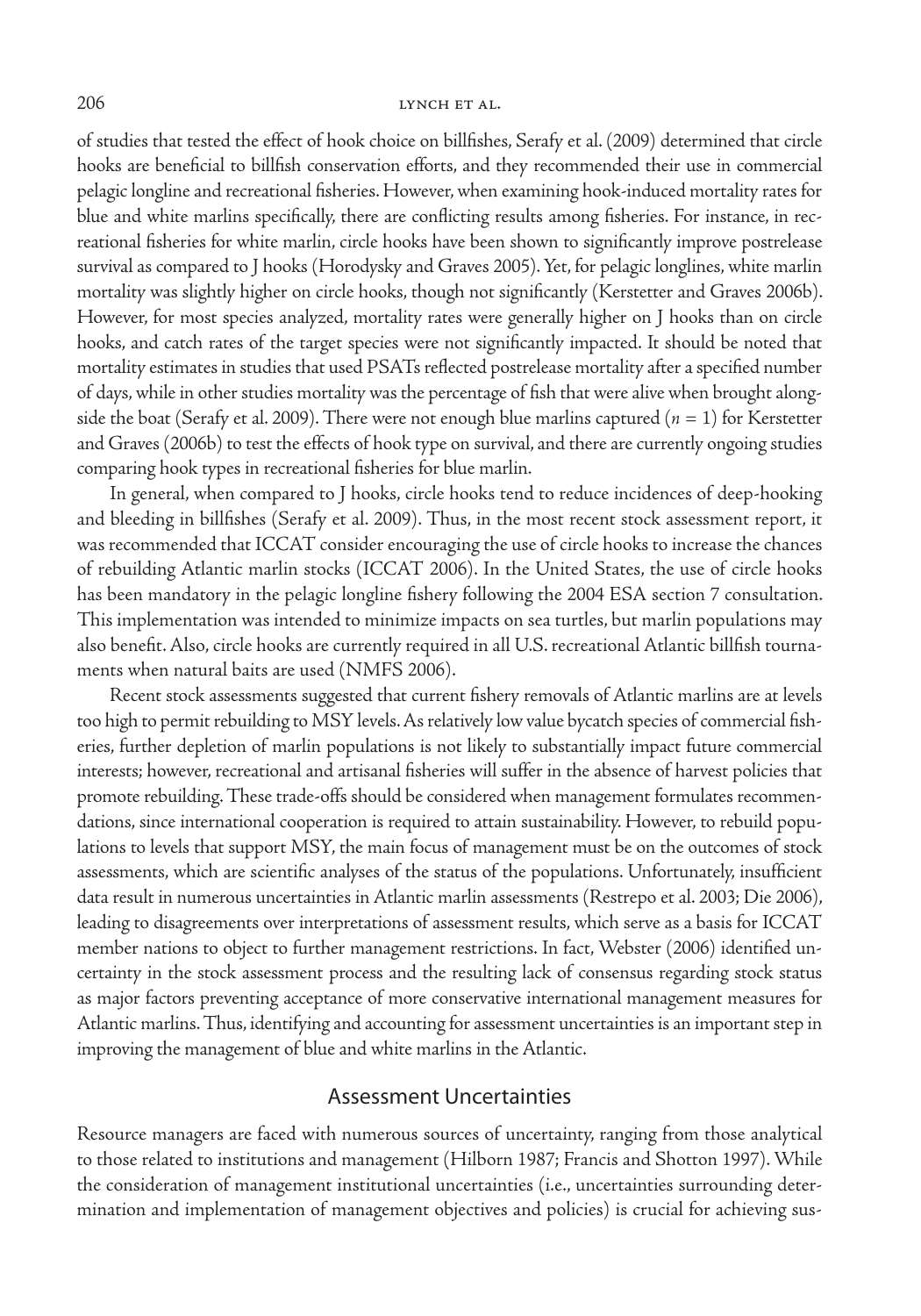tainability, the focus here is on analytical uncertainties related to stock assessments and population dynamics (e.g., observation, model, and estimation uncertainty). Failure to address these sources of uncertainty can translate to errors in stock assessments, skepticism regarding stock status, and poor management advice; thus, the consideration of analytical uncertainties is an essential component of reliable sustainable resource management.

The importance of addressing analytical uncertainties in fisheries management is emphasized by the dynamics of the Atlantic herring (also known as the North Sea herring) *Clupea harengus* fishery. This stock has experienced two periods of severe overexploitation since the 1960s (Simmonds 2007). While warnings from scientists preceded the first decline, data at that time were insufficient to accurately determine stock status (i.e., observation uncertainty), and management action was resisted on this basis to preserve commercial profits. The stock eventually collapsed, moratoria were imposed, and a slow recovery followed. During the next period of overexploitation, the scientific understanding of the stock was more reliable, allowing management to take actions to successfully prevent a second total collapse. However, there were errors in the assessments during this decline, leading to an underestimation of exploitation rates. Had this not been the case, a second severe stock depletion may have been avoided altogether.

This example accentuates the importance of accounting for scientific uncertainty in fisheries management, and the lessons learned may translate to the management of many stocks, including Atlantic marlins. Similar to the tenor surrounding the initial decline in North Sea herring, Atlantic blue and white marlins are thought to be experiencing overfishing, but management measures are resisted, in part because of substantial uncertainties in the stock assessments. Delays in the enactment of management measures have been shown to increase the severity in the measures needed for stock rebuilding, the time required for rebuilding, and even the likelihood of stock collapse (Shertzer and Prager 2007). Therefore, unless the uncertainties are fully addressed and scientific advice is heeded, the management failures of the herring fishery may be repeated for Atlantic marlins.

The most recent stock assessments for Atlantic marlins were conducted by the Standing Committee for Research and Statistics (SCRS) of ICCAT in 2006. The assessments were performed using a Bayesian surplus production (BSP) model (McAllister et al. 2001; Babcock 2007) on catch data from 1990 to 2005, although catch data for 2005 were incomplete. The 2006 assessments seem to have improved scientific understandings of population dynamics in recent years; however, numerous sources of uncertainty remain.

#### *Catch-per-Unit-of-Effort Standardization*

Perhaps the most significant sources of debate and uncertainty in marlin assessments are CPUE standardization methods. The assessment models are "tuned" to CPUE time series, which represent indices of relative abundance under the assumption that catch (adjusted by effort) is proportional to abundance. However, numerous factors can impact catch that are not a result of changes in population size, including altering the temporal or spatial distribution of fishing effort, modifying fishing gear, and changing target species. If these factors are not accounted for, then the proportionality assumption is violated and CPUE no longer reflects relative abundance (Maunder and Punt 2004). This could introduce substantial error into the assessments.

There are two general approaches to standardizing marlin CPUE currently under consideration. The method used in the recent assessment is a traditional statistical approach using a general-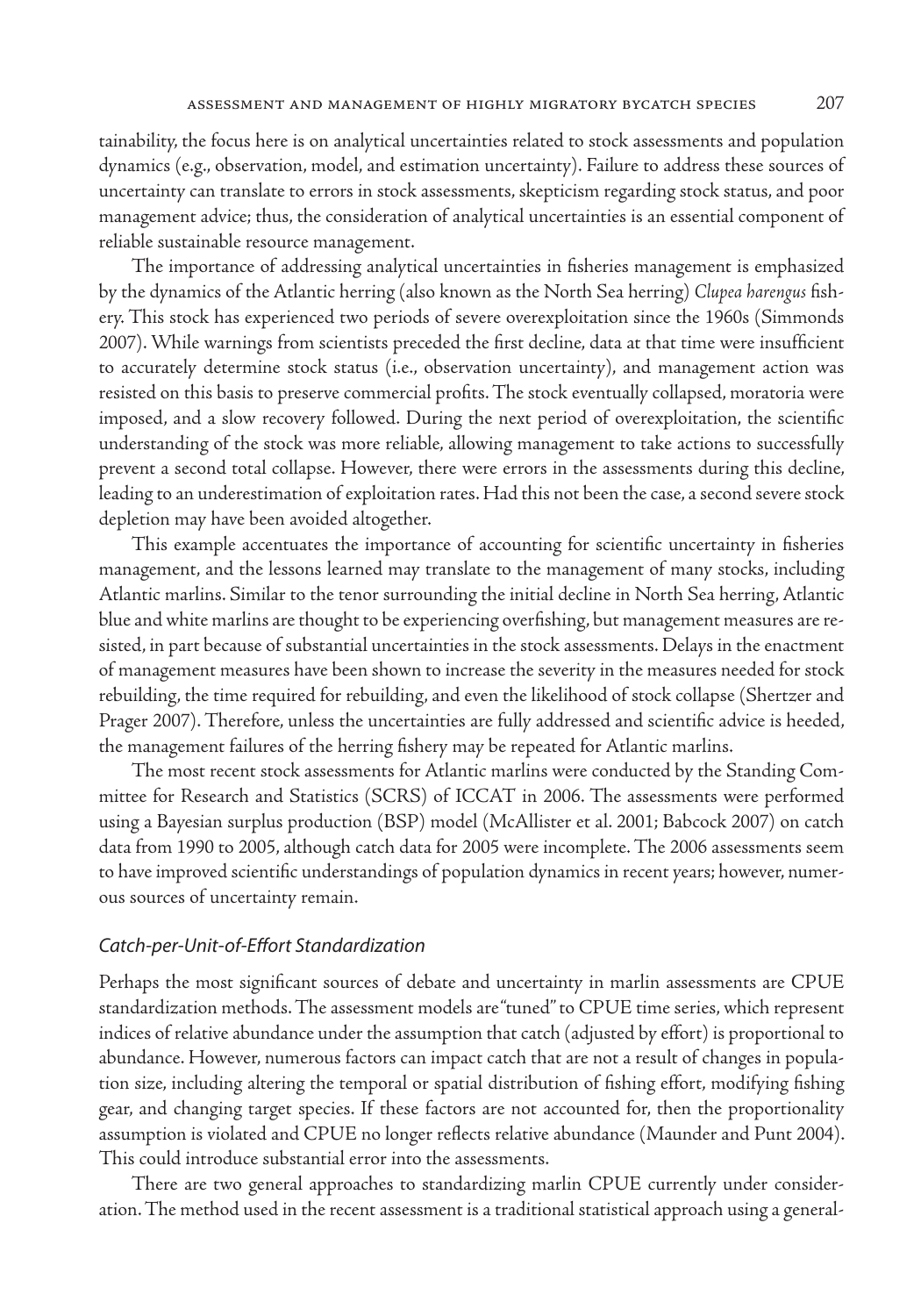ized linear model (GLM; Nelder and Wedderburn 1972; McCullagh and Nelder 1989). As an extension of ordinary least squares linear regression, GLMs are capable of accommodating nonnormal error distributions by relating the expected ith value of the response variable to a set of predictor variables through a link function, where the link function is based on the assumed error distribution. Several CPUE time series were incorporated in the recent marlin assessments, each of which was standardized with some form of GLM (ICCAT 2006). For example, Diaz and Ortiz (2007) standardized catch rates from the U.S. pelagic longline fishery by accounting for factors such as year, area of fishing, gear characteristics, and fishing characteristics while also incorporating random interaction effects. The specification of random effects indicates that Diaz and Ortiz (2007) used a variant of GLM, referred to as a generalized linear mixed model (GLMM; Venables and Dichmont 2004). While incorporating fishing characteristics can account for some of the variability caused by a change in target species, the GLMMs did not directly address the overlap between fishing effort and marlin distributions.

Another approach under consideration is habitat based standardization (HBS). This is a deterministic method that estimates effective fishing effort by incorporating information on the vertical distribution of the species in relation to the distribution of fishing effort (Hinton and Nakano 1996). Information on vertical distributions are typically derived from analyses of archival tagging data (e.g., PSATs), and the distribution of fishing effort is estimated based on characteristics of the gear. The HBS approach has been applied and incorporated into assessments of large pelagics in the Pacific Ocean (Bigelow et al. 2002; Maunder et al. 2002; Hinton and Maunder 2004; Maunder et al. 2006; among others); however, in the Atlantic, HBS has been applied but not used in stock assessments because of criticisms over the ambiguity surrounding the relationship of these species to the amount of fishing effort imposed on them (Yokawa et al. 2001; Goodyear et al. 2003; Yokawa and Takuchi 2003).

The merits of both approaches to CPUE standardization warrant thorough evaluation. Since the aforementioned shift in target species resulted in a change in the depth stratum exploited by the pelagic longline fishery, it is likely that marlin catch rates were impacted by factors other than changes in abundance. The HBS and GLM approaches can account for this variability as long as catchability (*q*) is proportional to habitat type. However, it is difficult to effectively accommodate changes in exploited habitat if detailed information on habitat structure, marlin vulnerability as related to habitat, and the distribution of effort across habitats are unavailable. In the case of the 2006 marlin stock assessments, CPUE was standardized without directly considering changes in the habitats targeted by the fishery, resulting in steep declines early in the time series. These prominent features may be artifacts of a change in target species, yet they likely influence assessment results. The HBS approach can also be biased, however, because numerous factors can violate the assumption that *q* is proportional to habitat type. Some of these factors include inconsistent feeding behavior across vertical habitats, inconsistent fish behavior across time and space, inconsistent gear behavior with depth, and many others (Goodyear et al. 2003; Horodysky et al. 2004). Another drawback of HBS is that it is a deterministic approach and therefore does not allow a characterization of uncertainty. Since GLMs estimate parameters statistically, the error surrounding these estimates can be quantified.

In an effort to incorporate habitat information into CPUE standardization under a statistical framework, Maunder et al. (2006) described statHBS. This method estimates the habitat param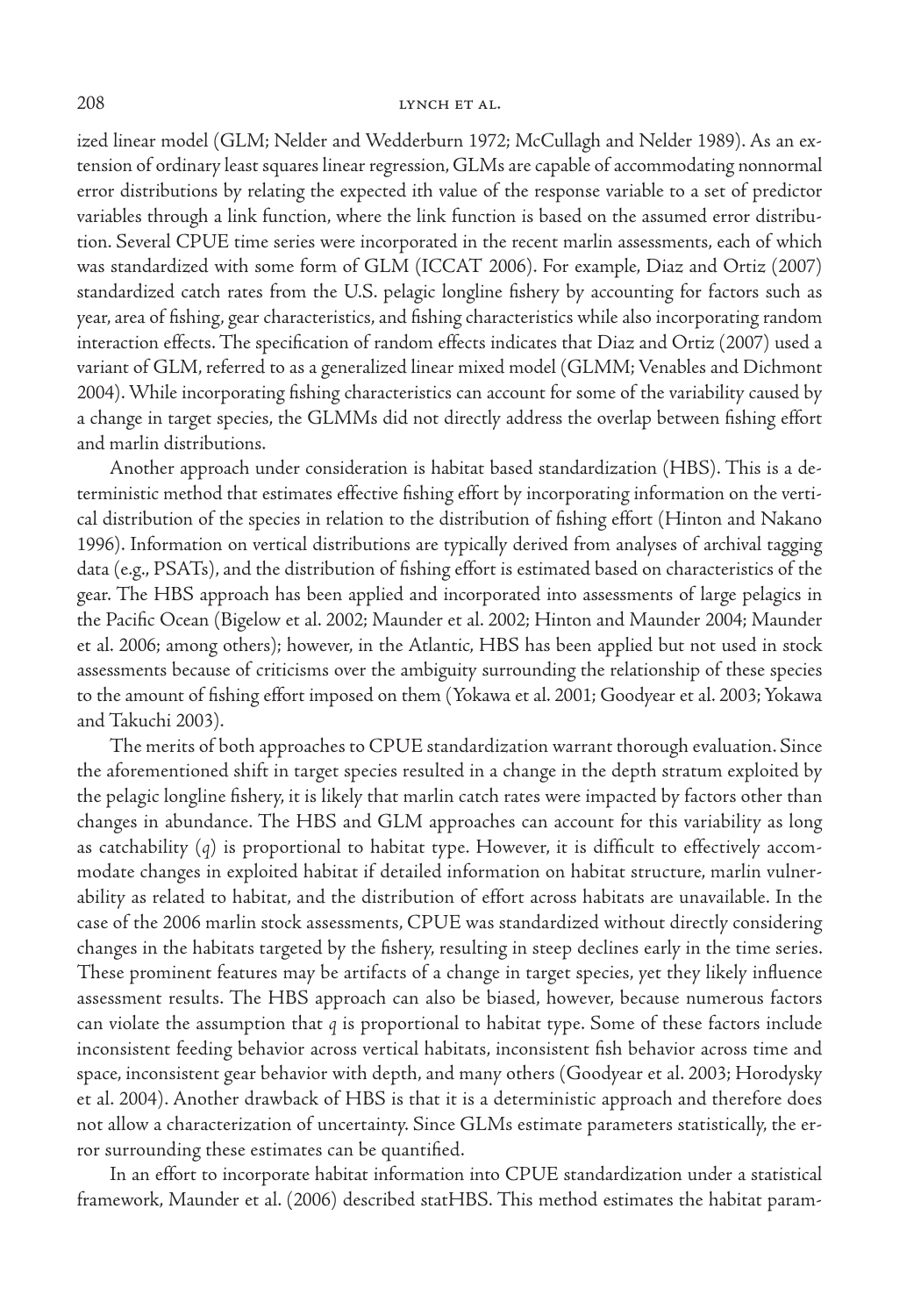eters of the original HBS method rather than deriving them from external data. This overcomes one of the main criticisms of HBS because depth and habitat utilization data do not determine vulnerability to fishing gear. Also, statHBS accommodates additional explanatory variables, as is possible with GLMs. The statistical nature of this model allows quantification of uncertainty and the application of model comparison and selection techniques. In fact, Maunder et al. (2006) compared various methods of CPUE standardization for bigeye tuna in the Pacific Ocean, and, through model selection, determined that the statHBS model fit best to the data. Also, Bigelow and Maunder (2007) used statHBS and model selection to determine which explanatory variables are most important in understanding catch rates of bigeye tuna and blue shark *Prionace glauca* in the Pacific. They concluded that habitat parameters (those related to temperature and dissolved oxygen) are more reliable for predicting catch rates than depth. Nevertheless, statHBS and other approaches are not immune to shortcomings imposed by inadequate observations, which can violate assumptions and produce inaccurate trends in relative abundance.

Clearly, the methods of CPUE standardization mentioned here have unique advantages and drawbacks. Since a lack of consensus over the approach used in the last stock assessment of Atlantic marlins existed among the SCRS, it is important to fully evaluate and compare the available methods. Furthermore, Ortiz (2006) emphasized the need for additional comparisons of CPUE standardization techniques for blue and white marlins, specifically. Comparisons of GLM and HBS methods have been performed on simulated (Goodyear 2003a) and actual catch data (Maunder et al. 2006), but the conclusions of these studies were contradictory; HBS methods were favored by Maunder et al. (2006) and the GLM approach was determined most reliable by Goodyear (2003a). Since CPUE time series are fundamental to marlin stock assessments, it is imperative that the approaches to standardization are fully evaluated. Choosing between GLM and HBS standardizations can substantially influence the outcomes of assessments and, therefore, may have significant management implications. For example, the application of HBS in an assessment of Pacific blue marlin resulted in a stable, if not increasing, index of relative abundance and a completely different conclusion regarding stock status as compared to an assessment tuned to a GLM standardization, which produced a downward trend (Uozumi 2003).

#### *Habitat Utilization*

Whether entered directly (HBS) or estimated (statHBS), habitat parameters can substantially influence indices of relative abundance. Thus, prior to assessing the utility of these methods of CPUE standardization, it is important to thoroughly evaluate scientific understandings of Atlantic marlin behavior and habitat utilization. Current knowledge regarding marlin habitats has, in large part, come from studies that used PSATs. Typically, these studies described habitat by reporting temperature and depth distributions for the tagged individuals. While this provides a valuable summary of habitat utilization, a thorough understanding of marlin distributions requires an explanation of the sources of variability within the populations. For instance, marlin habitats may vary ontogenetically, across regions and seasons, or in response to various environmental factors. In many ecological studies, the effects of these variables can be explained through statistical analyses, such as linear models. However, PSAT data present unique statistical challenges, causing a majority of studies to truncate the trends and report results as histograms representing mean behavior. This prevents the detection of significant sources of variation in the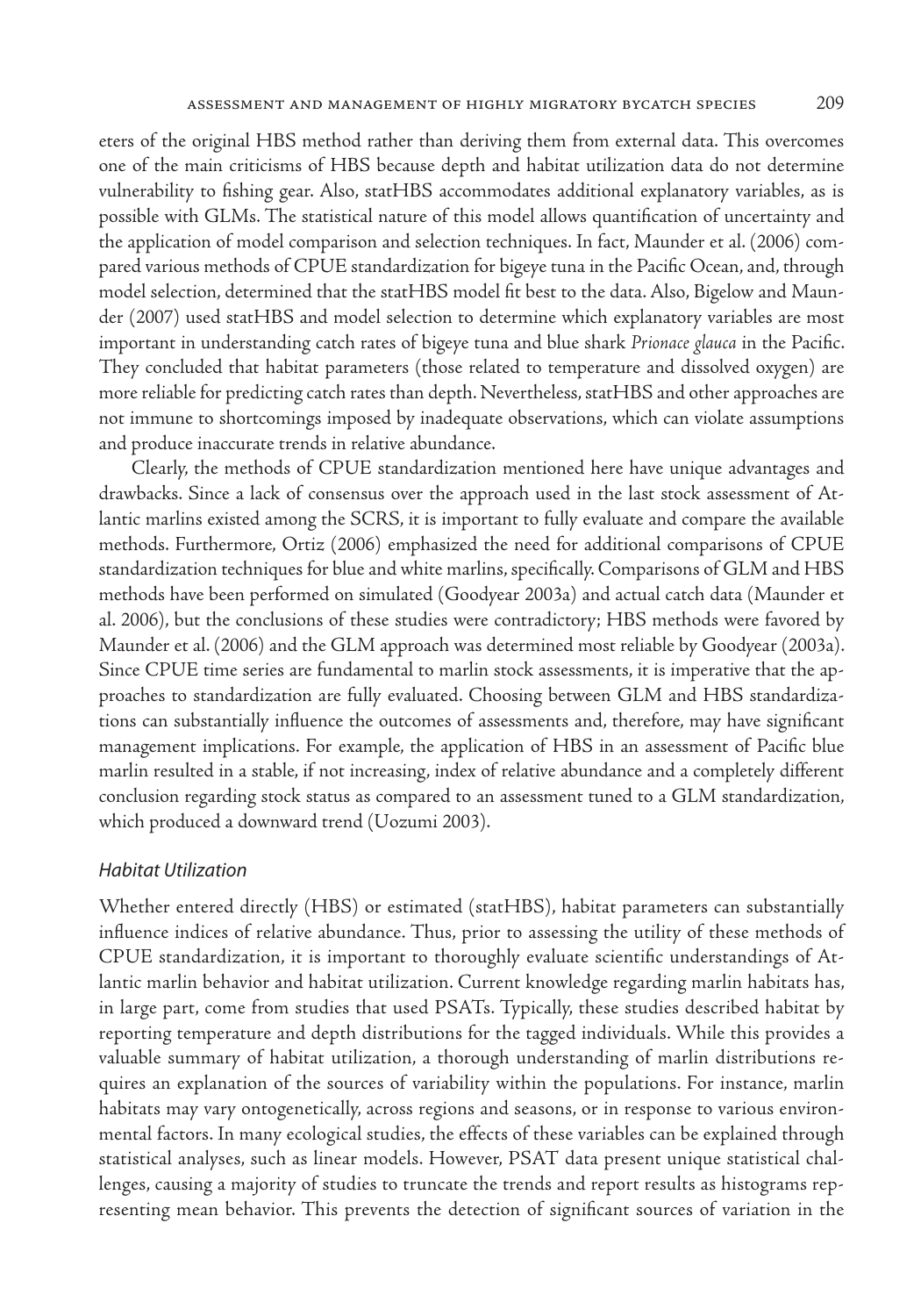populations, which may substantially improve the accuracy of CPUE standardization methods that are habitat-based.

Determining an effective approach to the statistical analysis of PSAT data requires an understanding of the nature of the data. Since PSATs record numerous sequential measurements while attached to a fish, the measurements for one fish are likely more similar than those between fish, and measurements adjacent in time are likely more similar than those farther apart. As noted by Wilson et al. (2005), if the statistical method used for the analysis of PSAT data does not account for this autocorrelation, the power of a statistical test may be overinflated, potentially leading to erroneous conclusions that cannot be supported by the data. Typically, autocorrelated data resulting from multiple measurements within a single experimental unit are considered longitudinal data, and statistical methods capable of addressing their unique nature have been developed (Diggle et al. 2002). High frequencies of measurements obtained from PSATs, however, are considered intensive longitudinal data (ILD). The statistical methods developed for longitudinal data are designed for relatively few repeated measurements (roughly 10 or fewer) and may not be appropriate for ILD with multiple waves of measurements (Walls and Schafer 2006). Recently, statisticians in the social and health sciences developed statistical methods designed to analyze ILD (Walls and Schafer 2006) that may have great potential for the analysis of archival tagging data.

There are several models reviewed by Walls and Schafer (2006) that may translate to PSAT data analysis. Those that show the greatest promise are essentially variations of the original multilevel linear model (MLM) developed for analysis of longitudinal data (Laird and Ware 1982). Li et al. (2006) described a variant of the MLM that may apply to PSAT data. Through the incorporation of local polynomial regression, their functional data analysis (FDA) techniques allow the fixed and random coefficients of the MLM to vary nonparametrically over time. This may provide more flexibility in the statistical analysis by accommodating the variability among dives often observed in PSAT data.

Along with random variation between dives, large pelagic fishes often exhibit periodic trends in their dive behavior (Horodysky et al. 2007). Fok and Ramsay (2006) built upon FDA techniques by incorporating Fourier basis functions and B-splines to analyze ILD with periodic and nonperiodic trends. Their approach may be effective in addressing the cyclic trends observed in many PSAT data streams (e.g., dives in relation to diel cycles).

Another analytical approach that shows promise for PSAT data analysis is state-space modeling. This method has been in use for some time ( Jazwinski 1970; Anderson and Moore 1979) and has recently been described for application to longitudinal data in a regression model framework (Dethlefsen and Lundbye-Christensen 2006; Ho et al. 2006). When presented in this manner, state-space models represent an extension of generalized linear models where the parameters are allowed to vary over time (Dethlefsen and Lundbye-Christensen 2006). This flexibility may help to describe the complicated habitat utilization profiles typically observed in PSAT data.

The models described represent potential approaches to robust statistical analyses of PSAT data. These analyses may identify significant, presently unconsidered sources of variation in the habitats utilized by the Atlantic marlins, and may address several uncertainties surrounding the relationships between marlin distributions and the distribution of commercial fishing effort. Since limited knowledge about fish (and gear) behavior has reduced confidence in CPUE standardization techniques that consider habitat (Goodyear et al. 2003; Horodysky et al. 2004), perhaps an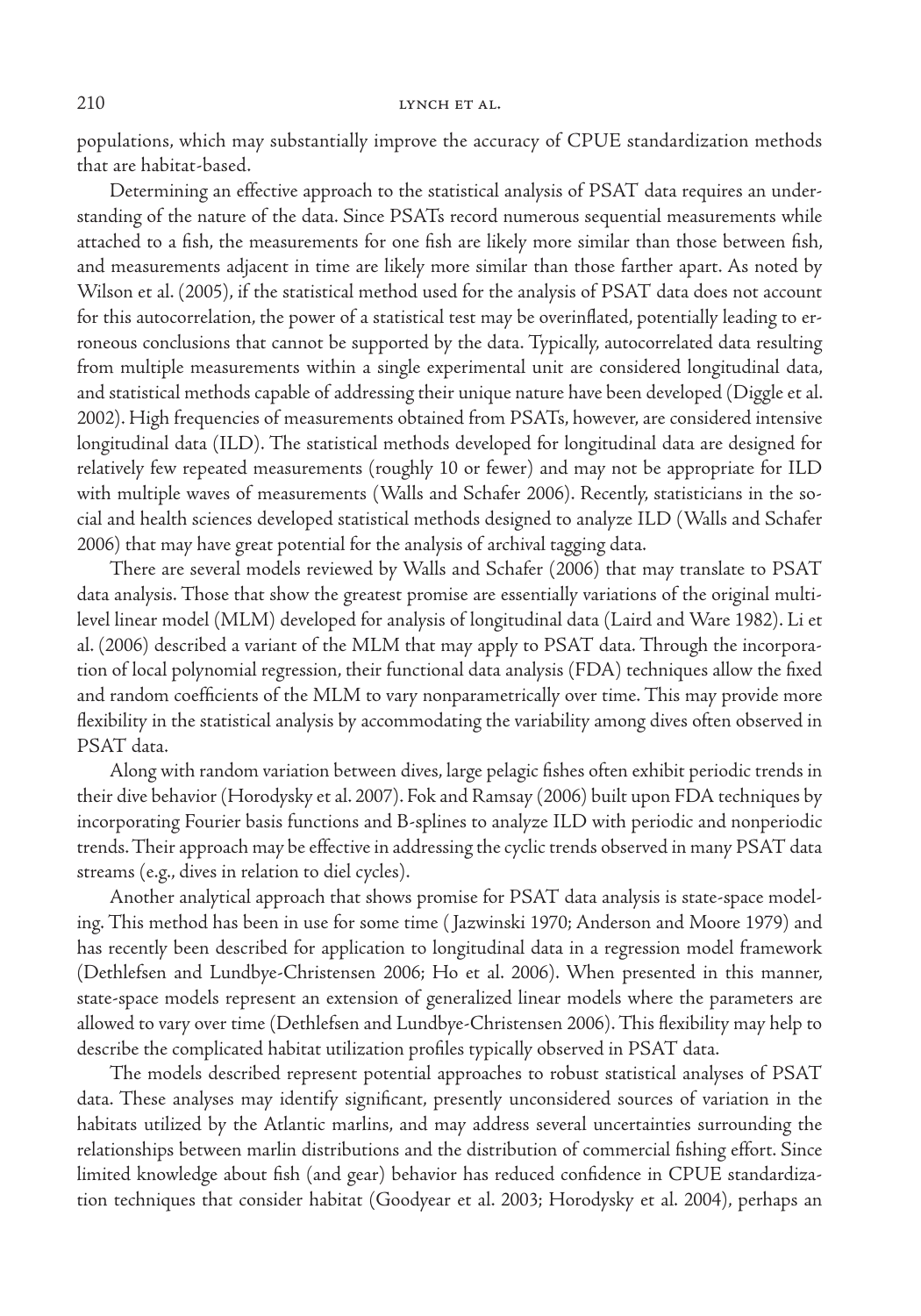improved understanding of habitat utilization would increase the value placed on these indices of abundance, potentially justifying their incorporation into stock assessments. It should be noted, however, that these methods still exclusively consider habitat and do not address the interaction between fish behavior and habitats. Thus, while understandings of marlin distributions may be improved, catchability is also a function of behavior, and this should be recognized when incorporating habitat into CPUE standardizations. Nonetheless, advancing knowledge regarding habitat utilization and potentially improving estimates of relative abundance may substantially improve the assessments.

## *Assessment Model*

While the most recently applied stock assessment model (BSP) was useful for evaluating stocks in an entirely fishery-dependent context, there were potential sources of error that the model did not directly address. First, due to limited data, the BSP model relied solely on catch-and-effort data. This speaks to the importance of accuracy in estimating relative indices of abundance because changes in CPUE may considerably alter assessment results (Babcock 2007), especially when methods of standardization do not account for changes in target species (i.e., catchability). A sensitivity analysis using a range of indices of abundance may account for uncertainties associated with CPUE, but reliable indices facilitate accurate depictions of stock status. Furthermore, estimates of stock parameters in the recent assessments were constrained with prior distributions governed by the results of previous assessments. This biased the results and contributed to the uncertainty regarding stock status relative to MSY benchmarks (ICCAT 2006).

Also, the BSP model was relatively simple in that annual biomasses were aggregated across all ages in the population that were subject to exploitation. This assumed that, irrespective of age, these individuals were equally vulnerable to incidental capture by the fisheries. Since this may be unlikely, evaluations of population dynamics could improve from better understandings of the age composition of marlin catches. Some marlin growth data are available, but validated aging methods do not exist for adult marlins (Drew et al. 2006), and this information was deemed insufficient for incorporating age structure into the most recent marlin assessments. Also, necessary additional biological information regarding ages at maturity and sex ratios of the catch was lacking (ICCAT 2006). It has been suggested, however, that despite the lack of confidence in the aging data, certain age-structured models may improve marlin assessments (Restrepo et al. 2003) since relatively simple production models capture net effects of fishing and not detailed historical trends of growth dynamics, selectivity-at-age, and other population impacts (Hilborn and Walters 1992; Walters and Martell 2004).

There are several existing age-structured assessment models that do not rely directly on detailed catch-at-age data, and therefore their application to Atlantic marlin stocks may be worth consideration. One mode of imposing age structure is through relating estimated growth models, such as length (or weight) at age, to length frequencies of the catch. These integrated assessment models, such as MULTIFAN-CL (Fournier et al. 1998), Stock Synthesis (Methot 2000; NOAA Fisheries Toolbox 2009), CASAL (C++ algorithmic stock assessment laboratory; Bull et al. 2005), and others have proven useful when applied to large pelagic fishes. Porch (2003) used a state-space age-structured production model to assess the Atlantic white marlin stock; however, his approach was purely heuristic and not meant to influence management decisions, largely due to limited information for estimating selectivity at age. Another assessment approach that has been attempted for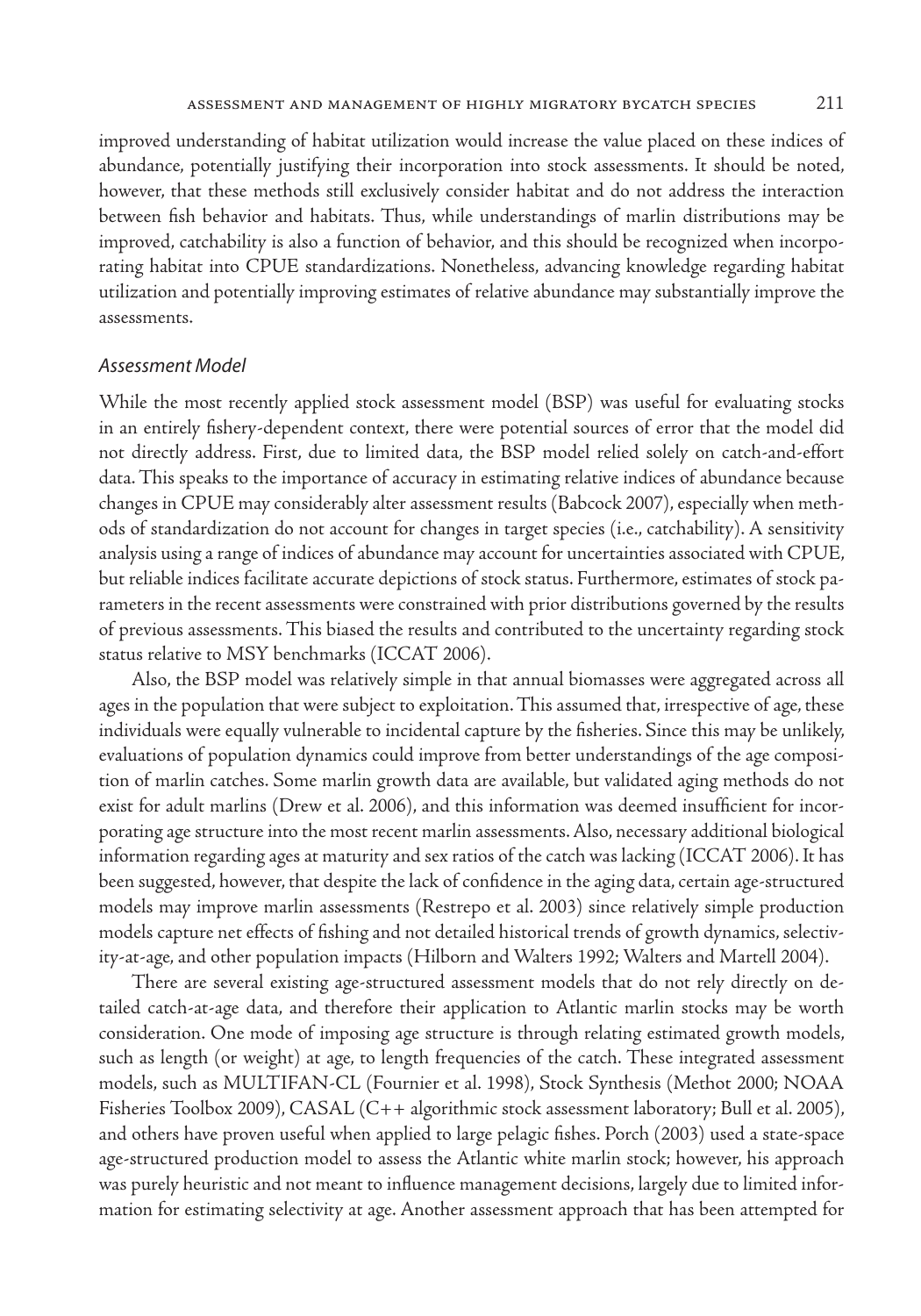#### 212 LYNCH ET AL.

marlins involves a delay-difference model in which age structure is imposed on immature individuals only, based on an assumed selectivity at age (Cox et al. 2002b). This model was applied to several stocks of large pelagic fishes in the central North Pacific Ocean. While the approach was relatively simple, the estimates were similar to those of more complex assessments. Typically, ideal model complexity for a stock assessment is ultimately related to the data available (Walters and Martell 2004), yet, as exemplified by Cox et al. (2002b), additional complexity does not always result in a better understanding of stock status. In general, models that incorporate age/size structure are favored over less complex production models because they estimate trends in selectivity at age and can elucidate changes in growth patterns (Walters and Martell 2004). Thus, one or more of the proposed assessment models should at least be thoroughly evaluated and the results compared to those of the BSP model to see if increasing model complexity through the incorporation of age structure provides better information for managing Atlantic marlins.

#### *Catch Data*

In addition to addressing uncertainties pertaining to marlin habitats, CPUE standardization, and stock assessment models, there are numerous other sources of error that warrant attention. For instance, the historical catch database, which is the basis for marlin stock assessments, is incomplete (Restrepo et al. 2003). Since marlins are landed by commercial fisheries or directly by artisanal fisheries, they are difficult to monitor, causing many countries to inconsistently report landings or fail to report them altogether (WMBRT 2007). Gaps in the data are then filled in with estimated catches, which are based on the amount of target species landed. Also, landings typically do not include discards, a problem that may be exacerbated by regulations requiring live release. Individuals that were discarded dead were certainly subject to fishing mortality, and based on studies that estimated postrelease survival (Kerstetter et al. 2003; Kerstetter and Graves 2006b), a certain percentage of live releases also perish, depending on the species and gear used. Thus, any changes in release practices that are not documented further limit the ability to predict fishing-induced mortality rates. Atlantic marlins are subject to a range of illegal, unreported, and unregulated (IUU) fishing activities (for more on the complexities of IUU fishing, see Serdy 2011, this volume). While ICCAT has made recommendations to identify and combat IUU fishing (ICCAT 2004, Rec. 2003–16; ICCAT 2007b, Rec. 2006–12; ICCAT 2008, Rec. 2007–09), the practice continues, thereby compromising the accuracy of the catch database. Each of these factors potentially results in underestimated landings. Since the degree of uncertainty surrounding the inadequacies in the catch data are difficult, if not impossible to quantify, accounting for underestimated landings in the assessment is a significant challenge. At the very least, sensitivity analyses using reasonable ranges of unreported landings, and live and dead discards are encouraged. Management decisions, therefore, could be based on a range of stock status predictions for Atlantic marlins rather than fixed estimates.

Another problem plaguing marlin assessments is billfish misidentification. There is misclassification between the marlins (WMBRT 2007), but awareness of the uncertainty in billfish classification has increased in recent years (ICCAT 2006). This may be due, in part, to the recent verification of the existence of roundscale spearfish *Tetrapturus georgii* in the Atlantic (Collette et al. 2006; Shivji et al. 2006). At first glance, this species can easily be confused with white marlin and other spearfish. Since roundscale spearfish has only recently been verified, it is impossible to estimate historical proportions of marlin landings comprised of roundscale spearfish. Uninformed estimates of these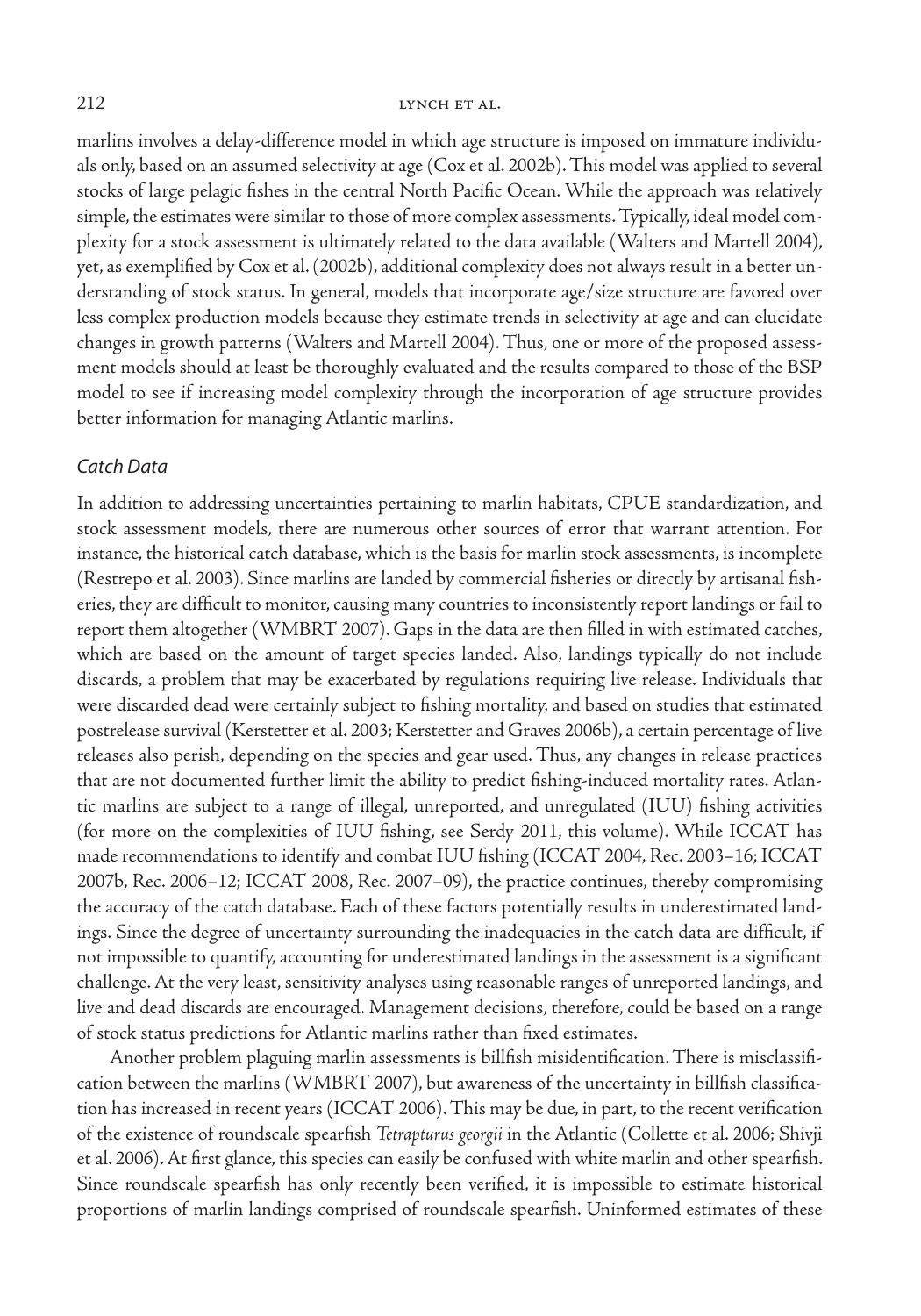proportions could be generated and sensitivity analyses performed, but estimating proportions with confidence requires extensive research on landings, distribution, and habitat utilization of roundscale spearfish. While current estimates suggest that roundscale spearfish make up roughly 27% of the "white marlin" catch in the western Atlantic, simulated changes in the proportions over time were shown to substantially impact assessment results (Beerkircher et al. 2009). Furthermore, a portion of reported billfish landings are determined in port on fish that have already been processed for sale. Since billfishes are more difficult to distinguish when dressed, this represents a substantial source of uncertainty in the catch database. Unfortunately, without regular tissue sampling for genetic identification, the issues regarding classification in billfish landings will likely persist for some time.

## *Life-History Characteristics*

Finally, uncertainty regarding life-history characteristics can impact the accuracy of stock assessments and, as mentioned, has limited the choice of assessment models for Atlantic marlins. For example, sexually dimorphic growth (with females attaining larger sizes than males) is present in both species, especially blue marlin; therefore, it is likely that males and females differ in their susceptibility to fishing gear. Also, sexual dimorphism contributes to the difficulty of relating size and age in marlins, which further limits the ability to apply age-structured stock assessments. However, if unaccounted for, these growth dynamics could result in unforeseeable impacts to the populations. For instance, if the proportion of females (especially large females) removed from the population exceeds the proportional removal of males, then overall reproductive output could be compromised (Luckhurst et al. 2006). This decreasing fecundity may be undetected in stock assessments that do not consider sex-specific effects, potentially resulting in overestimates of MSY, but if the impacts are well understood, management could enact measures designed to protect the most productive components of the population. At a minimum, an understanding of the sex ratios of the populations as well as of the catch would be required to estimate population impacts such as these. While sex ratios of samples of the populations and of the landings have been estimated in some areas (de Sylva and Davis 1963; Baglin 1977; Arocha and Bárrios 2009), a thorough sampling of the landings has not occurred; thus, historical trends in sex ratios would be difficult to determine. Despite these challenges, estimating the sex-specific impacts of fishing on the populations using the available data may be worth consideration. This could be attempted in an assessment context with sensitivity analyses, or through simulations similar to those performed by Goodyear (2003b). However, it should be noted that comprehensive size- or age-structured assessments of the populations may require information concerning age-specific sex ratios, maturity, fecundity, natural mortality rates, understandings of the stock–recruitment relationships, and any related density-dependent effects.

The aforementioned analytical uncertainties regarding Atlantic marlin population analyses (i.e., model and estimation uncertainties related to CPUE standardization and the stock assessment process and observational uncertainties surrounding habitat data, catch data, and life-history characteristics) limit the ability to manage these stocks sustainably. It may be that imposing relatively strict management measures can account for uncertainties indirectly and marlin populations can be conserved in this way, but informed management decisions based on assessments that directly address uncertainties are more likely to be broadly supported. While this is a difficult task, some of the suggestions provided may prove effective. Overall, it is critical to the sustainability of Atlantic marlins that attempts are made to address and account for uncertainties surrounding their assessments.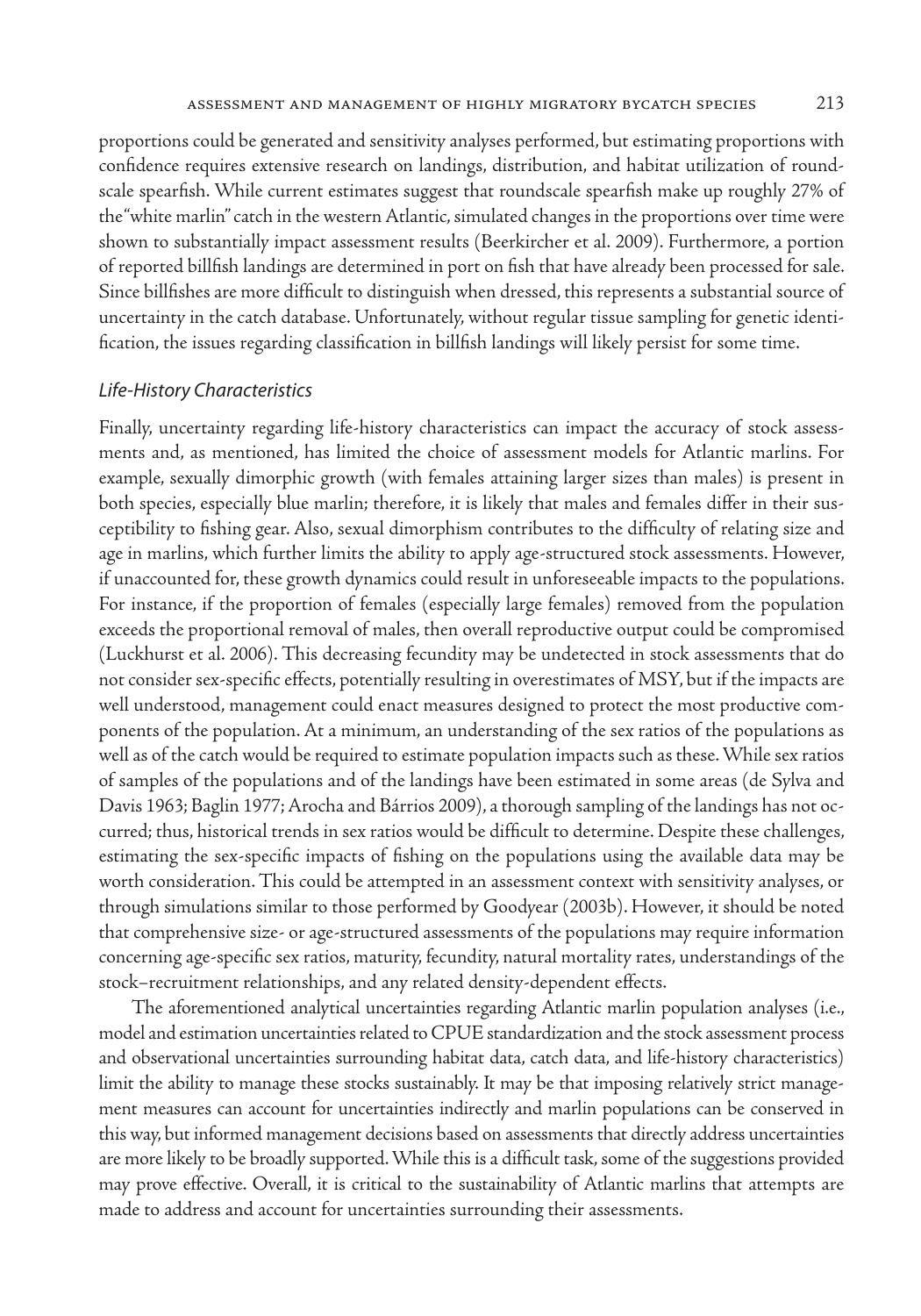#### 214 LYNCH ET AL.

#### Governance

The Atlantic-wide stocks of blue marlin and white marlin are susceptible to multinational commercial, recreational, and artisanal fisheries. As mentioned previously, assessments and management of these stocks fall under the jurisdiction of ICCAT's member nations, a collection of contracting parties that represent national interests. Regulations by ICCAT are either in the form of nonbinding resolutions or binding recommendations, and passage of these measures typically involves consensus among member nations. In 1995, ICCAT passed their first resolution pertaining to billfish, which encouraged live release from commercial and recreational fisheries. Since this initial resolution, several recommendations and resolutions have followed (Peel et al. 2003; WMBRT 2007).

Currently, Atlantic marlins are in phase 1 of a two-part stock rebuilding program (ICCAT 2007b, Rec. 2006–09). This phase will apply through 2010, with regulations affecting commercial and recreational fisheries. For pelagic longline and purse-seine vessels, landings of blue and white marlins are restricted to 50% and 33%, respectively, of 1996 or 1999 landings (whichever year was greater). Also, all marlins caught alive are to be released, though successful live release from purse seines may be challenging. For U.S. recreational fisheries, total landings are not to exceed 250 individuals per year for blue marlin and white marlin combined, and other nations with recreational fisheries are encouraged to develop minimum size regulations. The remaining management measures associated with phase 1 mainly pertain to reducing uncertainties in stock assessments by encouraging continued research on Atlantic marlins and maintaining and improving fisheries data collection practices, especially for artisanal fisheries.

In addition to international regulations, member nations may choose to impose further management measures on their respective fisheries. For example, the United States prohibits all commercial landings and trade of Atlantic marlins. This clearly emphasizes the value the United States places on its recreational fisheries; however, these fisheries are not immune to additional regulations. The annual allowable catch set by NMFS follows ICCAT's restriction at 250 blue and white marlins combined, and to attain this limit NMFS has established size limits for each species (2.51 and 1.68 m [99 and 66 in] lower jaw fork length for blue and white marlin, respectively). Furthermore, NMFS requires the use of circle hooks in natural baits for billfish tournaments and encourages the live release of all billfish caught recreationally, a practice favored by many billfish anglers.

Overall, the phase 1 regulations imposed by ICCAT will likely benefit Atlantic marlin populations to some degree. Increases in live-release practices are particularly promising, especially given that a substantial number of marlins are alive upon retrieval (haulback) of pelagic longline gear (Cramer 2000; Kerstetter and Graves 2006b). Also, when released from this gear, survival rates are likely to be high for both blue marlin (Kerstetter et al. 2003) and white marlin (Kerstetter and Graves 2006a). Furthermore, low postrelease mortality has been demonstrated in recreational fisheries for blue marlin (Graves et al. 2002) and white marlin, especially when circle hooks are used (Horodysky and Graves 2005; Graves and Horodysky 2008). Thus, when coupled with reduced landings, increased live-release practices should slow and possibly reverse downward population trajectories. If estimates of relative abundance are accurate, some evidence of population responses to these management strategies may already be observable (Figure 3), but stocks likely remain depleted and overfishing almost certainly continues.

The inability to eliminate or substantially reduce overfishing of Atlantic marlins has been considered a failure attributed to ICCAT (Peel et al. 2003). It should be noted, however, that due to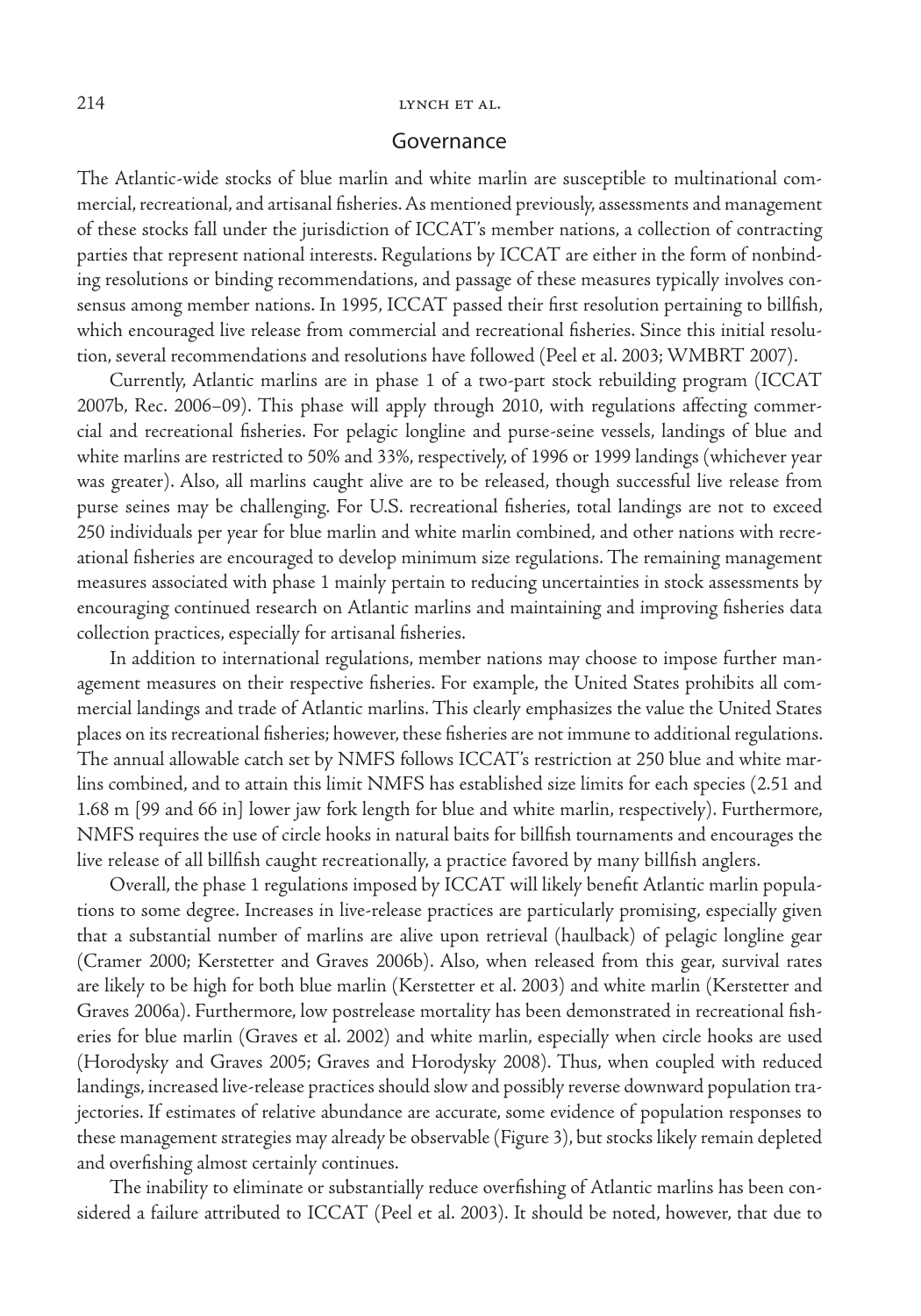overlapping distributions and differing biological characteristics, it is unlikely that ICCAT could ever achieve its goal of harvesting at MSY for all species under its purview. For instance, the fishing pressure associated with MSY for a target species may result in overfishing of nontarget species. Conversely, ensuring sustainable harvests of nontarget species may lead to considerable underutilization of target species. The prior scenario reflects the relationship between the Atlantic marlins, whose estimated fishing mortality rates exceed  $F_{\text{MSY}}$ , and various target species (bigeye tuna, yellowfin tuna, and swordfish), whose rates are close to  $F_{MSV}$ . However, the latter scenario represents a form of precautionary management where effort is controlled to achieve MSY for the species most vulnerable to overfishing. Given the short-term declines in profits that would result from such an approach, it is unlikely that ICCAT could reach consensus on measures that ensure sustainability of bycatch species at the expense of commercial revenue.

While it is improbable that ICCAT will reduce fishing effort to the extent necessary for rapid rebuilding of marlin populations, further management actions may prove beneficial. Since ICCAT relies on self enforcement by member nations, full compliance with additional measures may be unlikely; nevertheless, these measures, including encouraging live release and the use of circle hooks, may substantially reduce fishing mortality rates. However, if marlin populations do not respond to additional management actions, external influences may be required to achieve reductions in fishing pressure. There are several options related to protected species management that may be applicable to marlins, including the Convention on International Trade in Endangered Species of Wild Fauna and Flora, the protocol on Specially Protected Areas and Wildlife of the Convention for the Protection and Development of the Marine Environment of the Wider Caribbean Region, and the U.S. Environmental Protection Agency (U.S. EPA; Peel et al. 2003). However, a petition to have white marlin listed as threatened or endangered under the U.S. ESA was not successful (see Importance section, this chapter). Beyond these management pathways, increased attention and interest by nongovernmental organizations, the public and the media could also be strong forces of influence over marlin bycatch. Thus far, these groups have expressed relatively little concern regarding the depleted biomasses and continued overfishing of marlins. If that changes, however, a successful campaign against products from fisheries that land marlins incidentally could encourage the industry to minimize marlin bycatch or risk declining demand. The evolution to "dolphin-safe" tuna has already exemplified the utility of consumer activism as an effective strategy for reducing bycatch in these fisheries (Hall 1998; Hall et al. 2000). Perhaps consumer-driven sustainability for other bycatch species could be attempted by demanding a more comprehensive label for these fisheries, such as certification via the Marine Stewardship Council or other programs. This could provide an incentive for ICCAT's member nations to abandon the status quo and enact holistic measures that promote ecosystem-wide sustainability.

In general, there has been relatively little action by ICCAT or external groups to ensure rebuilding of Atlantic marlins. Unfortunately, until management measures are designed to substantially improve the odds of rebuilding, the number of uncertainties surrounding marlin population assessments may actually facilitate inaction because it is difficult to confirm population responses with high certainty given the noise in the available stock indicators. Thus, marlin assessments may have produced overly optimistic or overly pessimistic portrayals of the stock conditions, rendering appropriate management actions difficult to discern unless uncertainties are addressed. However, even with improvements in data collection and statistical analysis, there will always be uncertainties surrounding assessment results. Such uncertainties should not be used to justify delayed management action.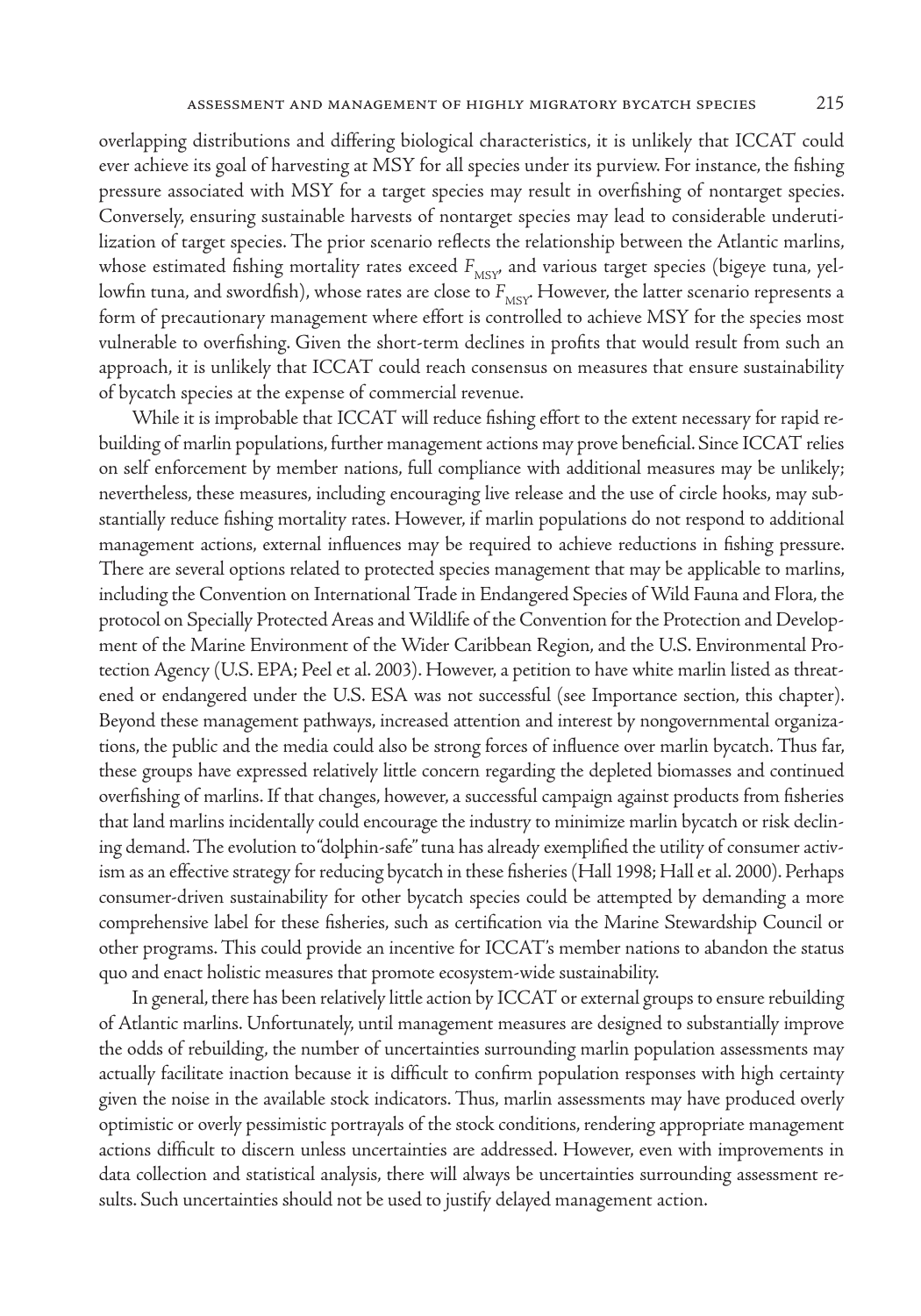## Recommendations

Following years of overfishing, Atlantic marlin populations appear to be severely depleted. Unfortunately, there are compounding limitations to successful rebuilding and management of these populations. First, the historical catch data are incomplete and potentially flawed. In combination with relatively poor understandings of marlin biology, ecology and behavior, these limitations compromise the accuracy of stock assessments. Also, uncertainties regarding quantitative approaches exist in the assessments, which further limit the willingness of ICCAT's member nations to make management decisions that constrain the fisheries, and result in a lack of consensus within ICCAT regarding the status of the stocks. Since these uncertainties represent a roadblock to effective management, it is important that they are addressed to ensure that management measures are based on the best possible characterizations of the stocks. Moreover, member nations are responsible for the development of management measures and enforcing compliance among their respective fisheries. However, full compliance is difficult to achieve, so management actions should be designed to accommodate implementation error.

Clearly there are many difficulties concerning management of Atlantic marlins. Nevertheless, with substantial international support, addressing and accounting for many of these issues may be possible. Uncertainties surrounding the catch data must be considered; major sources of error include unreported landings and discards from commercial, IUU, recreational, and artisanal fisheries, as well as misidentification of billfishes. Expanding the coverage and responsibilities of fisheries observers should be employed to address these limitations and improve the catch data. In addition to comprehensive monitoring of catch, landings, and number and condition of released bycatch species, observers could obtain valuable scientific information, including sex ratios, removal of hard parts for aging purposes, tissue samples for genetic validation of species, and other potentially useful information (e.g., diet, maturity, etc.).

Beyond expanding observer coverage, there are further actions that should improve catch data. For instance, nations that fail to meet reporting obligations should be penalized, and in the cases where these nations lack a sufficient infrastructure to monitor their fisheries, appropriate assistance should be given to ensure that proper reporting can be achieved. For marlins in particular, documenting the status and biomass of discards is especially important because of recently imposed management measures requiring live release in longline fisheries. Previously, fish captured live may have been accounted for in total landings, but now that they are released, their encounter and fate must be documented or else CPUE time series and future assessments could be substantially biased. Also, since misidentification occurs not only at sea, but also in port, the establishment of a comprehensive port sampling program, where tissue samples are collected for genetic identification (verification) of species, would likely improve classification of billfish landings. Finally, concerted efforts to identify and quantify catches from IUU and artisanal fishing must be ongoing.

Additional uncertainties surrounding Atlantic marlins are related to the assessment process itself. Combined with improving the data, advancing quantitative approaches to population analyses will encourage international consensus over stock status determinations, thereby supporting the passage of sustainable management measures. With an initial focus on improving analyses of habitat utilization, evaluating methods for standardizing CPUE that appropriately consider habitat, and expanding the complexity of the current assessment approach, understandings of marlin populations should drastically improve. Without these advancements, a lack of consensus among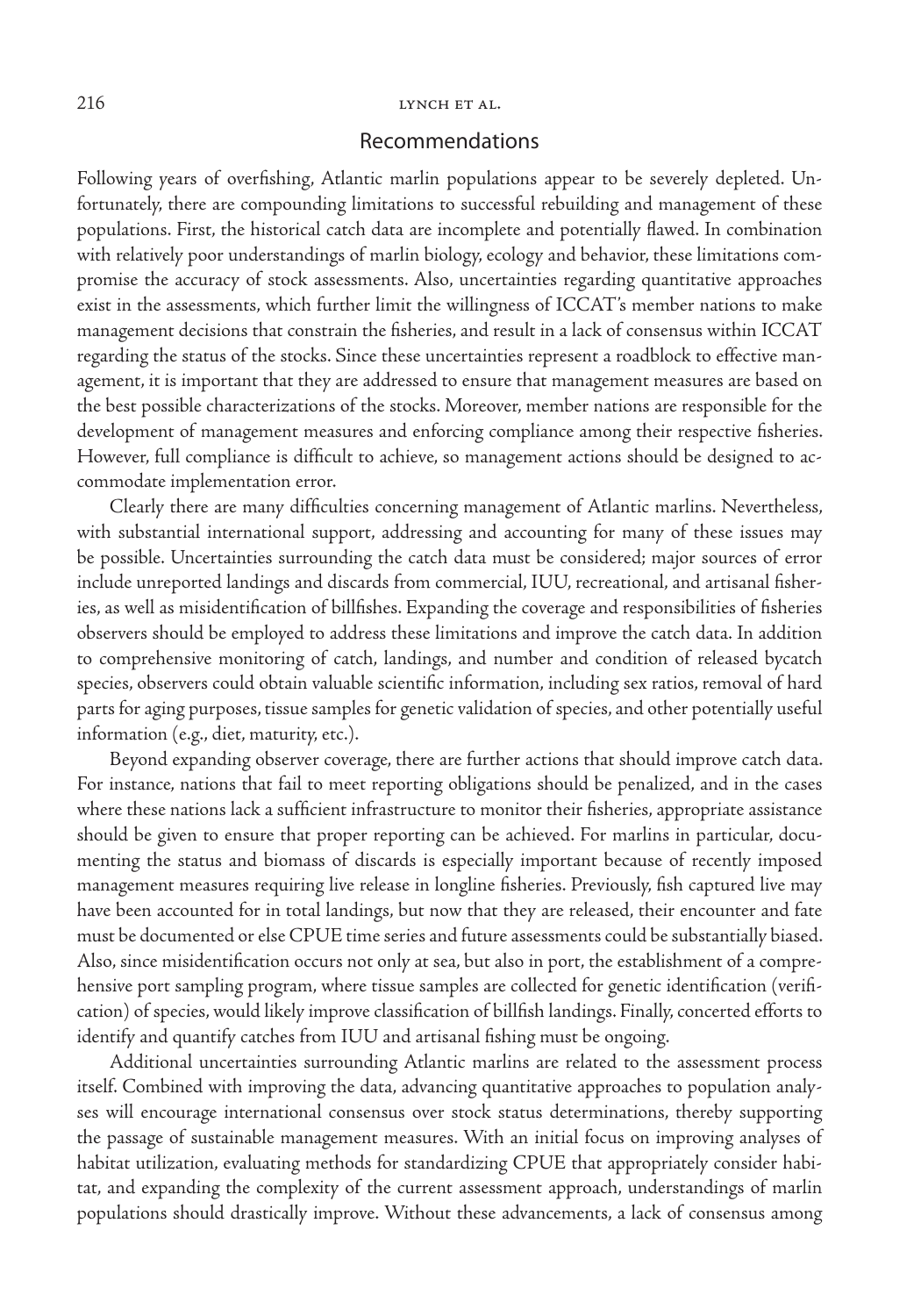ICCAT's member nations over the stock status of Atlantic marlins is likely to persist, and necessary management measures may be resisted on the basis of uncertainty. It should be noted, however, that expanding the complexity of assessment models may substantially expand the data requirements; thus the suggested data collection improvements are a necessary first step.

Sustainability of Atlantic marlin populations is ultimately in the hands of the member nations of ICCAT. Many of the suggestions provided herein require management action, especially those related to improving the quality of the data. If enacted, these recommendations may improve the fisheries science and facilitate better understandings of Atlantic marlin populations, but their translation into sustainable management measures relies on the resolve of ICCAT's member nations. With many nations representing strong commercial interests, it seems unlikely that the contracting parties will manage for sustainability of bycatch species, such as Atlantic marlins, when commercial landings may suffer. Given this potential conflict of interest, it may behoove ICCAT to consider approaches such as time/area closures or alternative fishing strategies that minimize bycatch; otherwise, external pressure may be necessary to encourage precautionary management of all species under the purview of ICCAT.

Many of the world's fisheries that target HMS face bycatch problems similar to those described here. Therefore, a unified approach to monitoring, assessment, and management may increase the attention designated to bycatch and promote sustainability of these species. Globally, there are five regional fishery management organizations (RFMOs) that are responsible for international management of tuna and tuna-like resources, including billfishes. In addition to ICCAT, there is the Commission for the Conservation of Southern Bluefin Tuna, the Inter-American Tropical Tuna Commission (see Oh 2011, this volume), the Indian Ocean Tuna Commission, and the Western and Central Pacific Fisheries Commission. Currently, these RFMOs manage their respective fisheries independently; however, since each organization may be facing similar issues related to bycatch, coordinated efforts among the RFMOs may improve management efficiency and effectiveness. While previous collaborations have occurred (Majkowski 2007), we recommend that the five RFMOs collectively establish harmonized measures across the world's oceans that (1) improve reporting of landings, discards, and fishery practices and dynamics as related to nontarget species; (2) expand fisheries observer coverage and responsibilities to fully monitor international fisheries and to collect valuable scientific information; (3) develop a comprehensive international port sampling program for identification and sample collection; (4) monitor IUU and artisanal fisheries to the extent possible; (5) encourage and support ongoing advancements in quantitative approaches to evaluating stocks that characterize and reduce uncertainties and fully utilize available data; and (6) with a focus on the results of stock assessments, follow a precautionary approach to fisheries management that considers the whole ecosystem and ensures the sustainability of target and nontarget species (for more on ecosystem approaches to fisheries management, see Box 1). Cohesive adoption of these recommendations by the tuna RFMOs would promote consistency and cooperation across international fisheries. This would encourage the sustainability of fisheries worldwide and would especially benefit bycatch species susceptible to overexploitation, such as the Atlantic marlins.

## Acknowledgments

We are extremely grateful to W. Taylor, M. Schechter, and A. Lynch for the invitation and opportunity to participate in this book project and associated symposium. We also thank D. Die, M.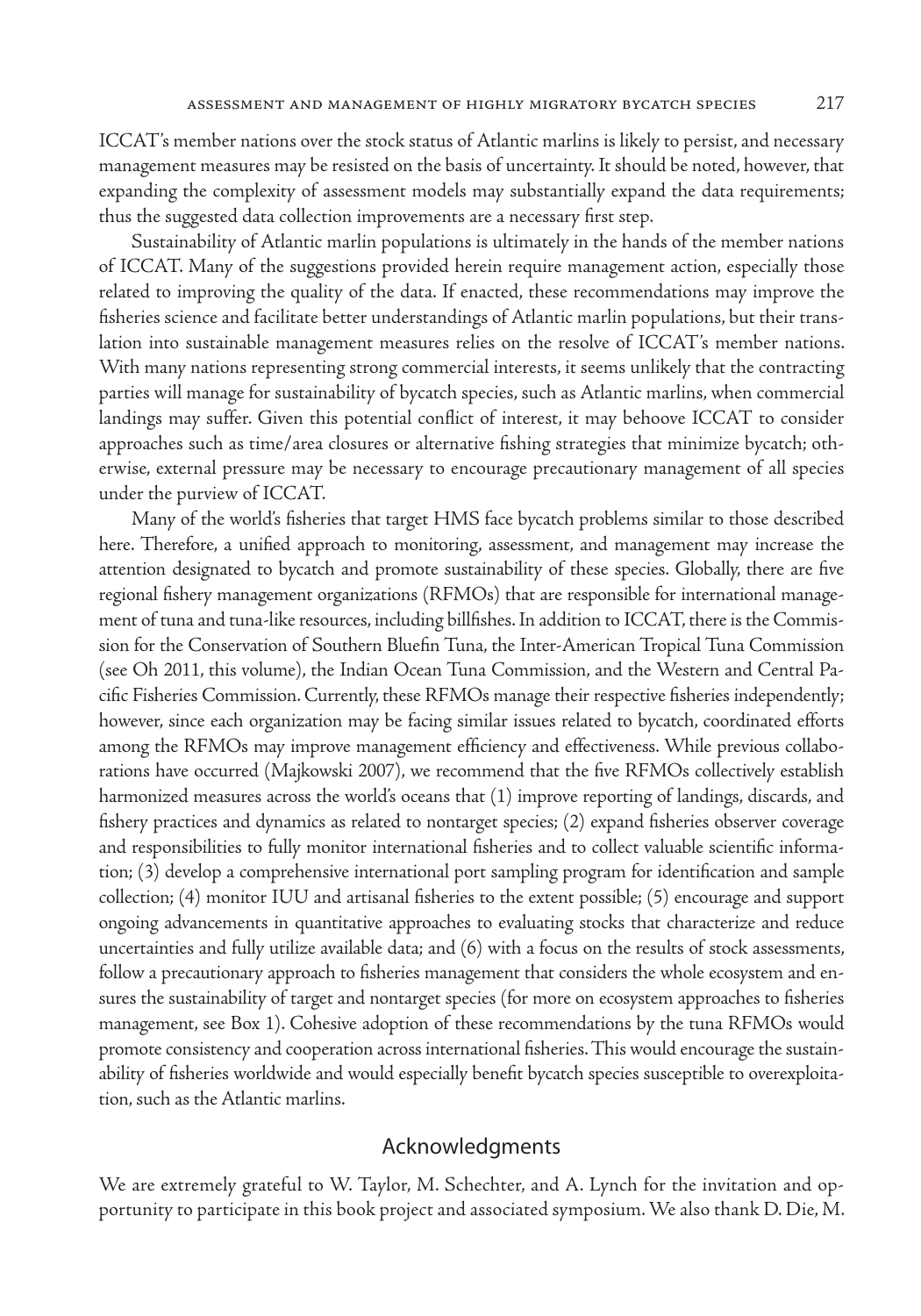## Box 1: A Brief Overview of Ecosystem Approaches to Fisheries Management

The effects of fisheries often extend beyond those directly related to target species and include impacts on various components of the ecosystem, such as non-target species, habitats, and trophic structure. Thus, to achieve sustainability of fisheries, managers must consider all potential fishery impacts and impose regulations that facilitate long-term ecosystem stability. Historically, most fisheries have been managed from the perspective of maximizing the sustainable yield of a target species (i.e., a single-species approach); however, recognition of the importance of a holistic approach has prompted a paradigm shift in fisheries management toward encouraging ecosystem-wide considerations. While ecosystem approaches to fisheries management (EAFM) have been described extensively using various terms and associated definitions (see Browman and Stergiou 2005; Christie et al. 2007; Marasco et al. 2007; Murawski 2007; and Bianchi and Skjoldal 2008 for reviews), the basic principles recognized by most governing bodies are consistent (Murawski 2007). As an example, the United Nations formally accepts the following definition (FAO 2003):

[A]n ecosystem approach to fisheries (EAF) strives to balance diverse societal objectives, by taking account of the knowledge and uncertainties of biotic, abiotic, and human components of ecosystems and their interactions and applying an integrated approach to fisheries within ecologically meaningful boundaries.

While the broad acceptance of EAFM among national and international policy agencies represents a significant shift in philosophy and is potentially crucial to long-term fisheries sustainability, universal implementation is unlikely in the near future (Christie et al. 2007; Marasco et al. 2007). The increased complexity and dimensionality associated with ecosystem approaches introduce a suite of challenges at the scientific level (e.g., understanding the temporal and spatial variability in climate, habitats, biodiversity, food web dynamics, population structure and genetics, and physical and chemical properties of the ecosystem, as related to anthropogenic impacts, particularly fishing), which magnify challenges common to fishery management, such as establishing institutional hierarchy, balancing socioeconomic concerns with scientific advice, determining effective conservation and management measures, encouraging stakeholder participation, incorporating uncertainty, and enforcement (see Browman and Stergiou 2005; Marasco et al. 2007; Bianchi and Skjoldal 2008; Ruckelshaus et al. 2008) for EAFM implementation guidelines, considerations, and challenges).

Despite substantial obstacles, various forms of EAFM have been implemented throughout the world (Murawski 2007). For example, Alaskan groundfish fisheries have been managed under an ecosystem approach for several years, and none of the target species are currently considered overfished (Witherell et al. 2000; Ruckelshaus et al. 2008). *(Box continues)*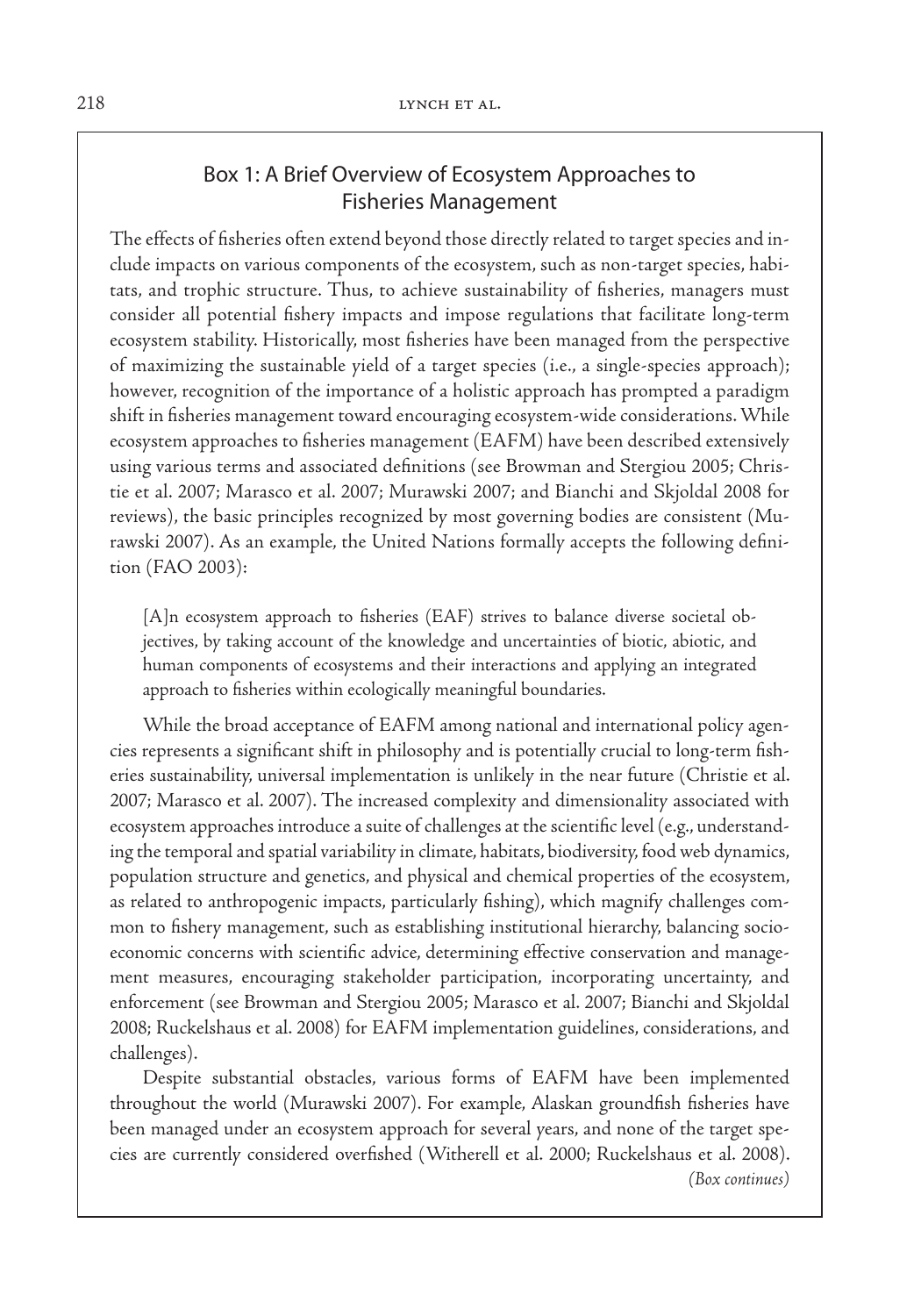## Box 1. Continued.

Generally, comprehensive EAFM require substantial institutional, financial, and technical support, which are typically more available in developed nations. However, EAFM can be implemented in varying degrees and can also be adopted by countries with limited resources, as exemplified in the management of nearshore Philippine marine fisheries (Christie et al. 2007; Pomeroy et al. 2010).

Ecosystem approaches are becoming more prevalent among management agencies around the world, but due to the scale and complexity of these methods, they are yet to be the driving force behind most management decisions. Over time, fisheries management will likely rely more heavily on EAFM as they may be fundamental to the sustainability of global fisheries; however, the overall evolution to universal EAFM is likely to be slow and incremental (Murawski 2007).

## References

- Browman, H. I., and K. I. Stergiou editors. 2005. Politics and socioeconomics of ecosystembased management of marine resources. Marine Ecology Progress Series 300:241–296.
- Christie, P., D. L. Fluharty, A. T. White, L. Eisma-Osorio, and W. Jatulan. 2007. Assessing the feasibility of ecosystem-based fisheries management in tropical contexts. Marine Policy 31:239–250.
- Marasco, R. J., D. Goodman, C. B. Grimes, P. W. Lawson, A. E. Punt, and T. J. Quinn, II. 2007. Ecosystem-based fisheries management: some practical suggestions. Canadian Journal of Fisheries & Aquatic Sciences 64:928–939.
- Murawski, S. A. 2007. Ten myths concerning ecosystem approaches to marine resource management. Marine Policy 31:681-690.
- Bianchi, G., and H. R. Skjoldal editors. 2008. The ecosystem approach to fisheries. Food and Agriculture Organization of the United Nations, Rome.
- FAO ( Food and Agriculture Organization of the United Nations). 2003. The ecosystem approach to fisheries. FAO Technical Guidelines for Responsible Fisheries No. 4, Supplement 2, Rome.
- Ruckelshaus, M., T. Klinger, N. Knowlton, and D. P. DeMaster. 2008. Marine ecosystem-based management in practice: scientific and governance challenges. Bioscience 58:53–63.
- Witherell, D., C. Pautzke, and D. Fluharty. 2000. An ecosystem-based approach for Alaska groundfish fisheries. ICES Journal of Marine Science 57:771–777.
- Pomeroy, R., L. Garces, M. Pido, and G. Silvestre. 2010. Ecosystem-based fisheries management in small-scale tropical marine fisheries: emerging models of governance arrangements in the Philippines. Marine Policy 34:298–308.

Maunder, K. Shertzer, A. Horodysky, A. Buchheister, and three anonymous reviewers for valuable suggestions and recommendations on this chapter. Funding for this project was provided by NOAA (NA09OAR4170119). This is Virginia Institute of Marine Science contribution number 3066.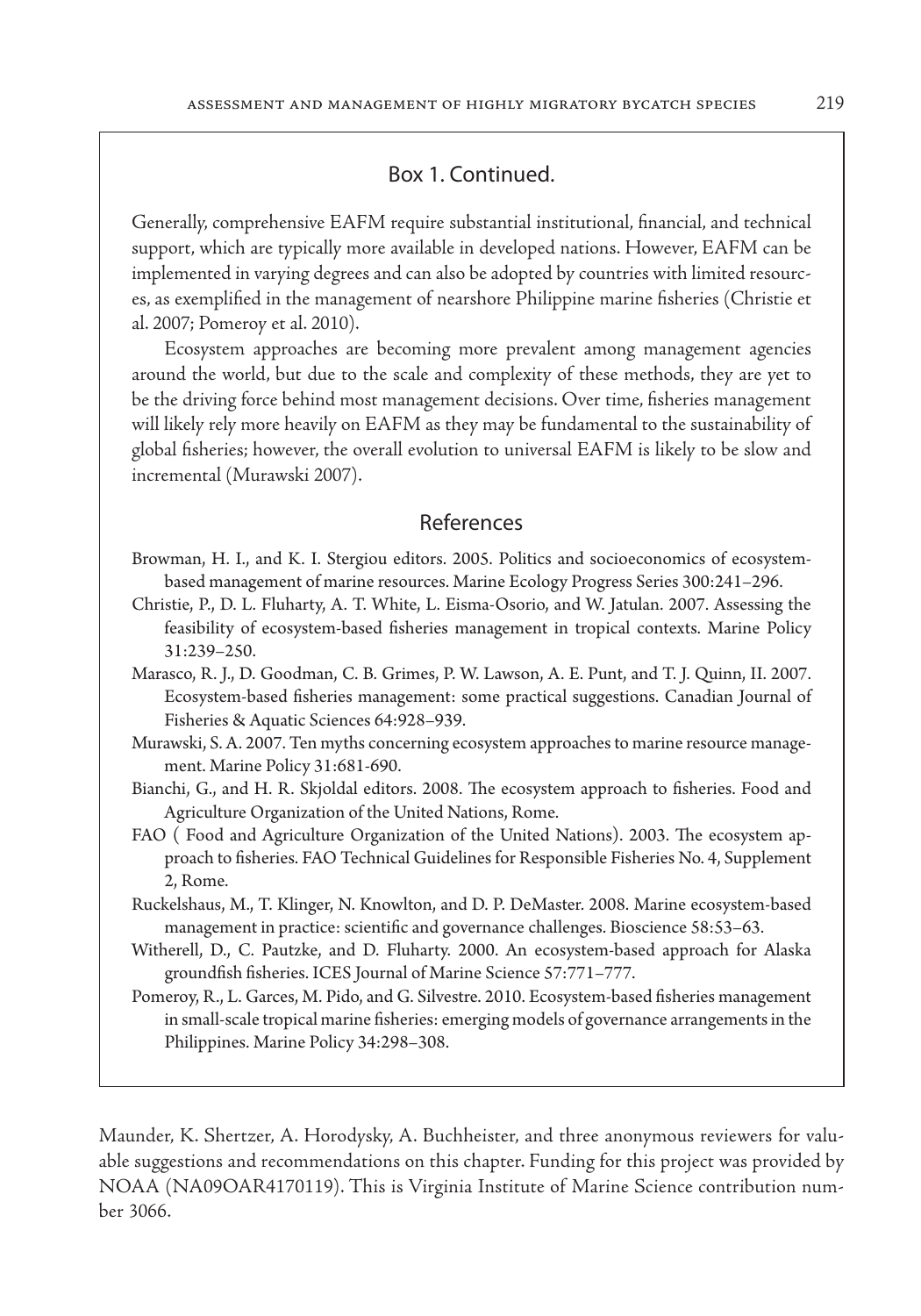## References

- Anderson, B. D. O., and J. B. Moore. 1979. Optimal filtering. Prentice-Hall, Englewood Cliffs, New Jersey.
- Arnold, G., and H. Dewar. 2001. Electronic tags in marine fisheries research: a 30-year perspective. Pages 7–64 *in* J. R. Sibert, and J. L. Nielson, editors. Electronic tagging and tracking in marine fisheries. Kluwer Academic Publishers, Dordrecht, Netherlands.
- Arocha, F., and A. Bárrios. 2009. Sex ratios, spawning seasonality, sexual maturity, and fecundity of white marlin (*Tetrapturus albidus*) from the western central Atlantic. Fisheries Research 95:98–111.
- Babcock, E. A. 2007. Application of a Bayesian surplus production model to Atlantic white marlin. Collective Volume of Scientific Papers ICCAT 60:1643–1651.
- Baglin, R. E. 1977. Maturity, fecundity and sex composition of white marlin (*Tetrapturus albidus*). Collective Volume of Scientific Papers ICCAT 6:408–416.
- Beerkircher, L., F. Arocha, A. Barse, E. Prince, V. Restrepo, J. Serafy, and M. Shivji. 2009. Effects of species misidentification on population assessment of overfished white marlin *Tetrapturus albidus* and roundscale spearfish *T. georgii.* Endangered Species Research 9:81–90.
- Bigelow, K. A., J. Hampton, and N. Miyabe. 2002. Application of a habitat-based model to estimate effective longline fishing effort and relative abundance of Pacific bigeye tuna (*Thunnus obesus*). Fisheries Oceanography 11(3):143–155.
- Bigelow, K. A., and M. N. Maunder. 2007. Does habitat or depth influence catch rates of pelagic species? Canadian Journal of Fisheries & Aquatic Sciences 64:1581–1594.
- Bishop, J. 2006. Standardizing fishery-dependent catch and effort data in complex fisheries with technology change. Reviews in Fish Biology & Fisheries 16:21–38.
- Brill, R. W., and M. E. Lutcavage. 2001. Understanding environmental influences on movements and depth distributions of tunas and billfishes can significantly improve population assessments. Pages 179–198 *in* G. R. Sedberry, editor. Island in the stream: oceanography and fisheries of the Charleston Bump. American Fisheries Society, Symposium 25, Bethesda, Maryland.
- Bull, B., R. I. C. C. Francis, A. Dunn, A. McKenzie, D. J. Gilbert, and M. H. Smith. 2005. CASAL (C++ algorithmic stock assessment laboratory): CASAL user manual. v2.07–2005/08/21. NIWA Technical Report 127.
- Casini, M., J. Hjelm, J. Molinero, J. Lövgren, M. Cardinale, V. Bartolino, A. Belgrano, and G. Kornilovs. 2009. Trophic cascades promote threshold-like shifts in pelagic marine ecosystems. Proceedings of the National Academy of Sciences of the United States of America 106:197–202.
- Collette, B. B., J. R. McDowell, and J. E. Graves. 2006. Phylogeny of recent billfishes (Xiphioidei). Bulletin of Marine Science 79:455–468.
- Cox, S. P., T. E. Essington, J. F. Kitchell, S. J. D. Martell, C. J. Walters, C. Boggs, and I. Kaplan. 2002a. Reconstructing ecosystem dynamics in the central Pacific Ocean, 1952–1998. II. A preliminary assessment of the trophic impacts of fishing and effects on tuna dynamics. Canadian Journal of Fisheries & Aquatic Sciences 59:1736–1747.
- Cox, S. P., S. J. D. Martell, C. J. Walters, T. E. Essington, J. F. Kitchell, C. Boggs, and I. Kaplan. 2002b. Reconstructing ecosystem dynamics in the central Pacific Ocean, 1952–1998. I. Estimating population biomass and recruitment of tunas and billfishes. Canadian Journal of Fisheries & Aquatic Sciences 59:1724–1735.
- Cramer, J. 2000. Species reported caught in the U.S. commercial pelagic longline and gillnet fisheries from 1996–1998. U.S. National Marine Fisheries Service, Sustainable Fisheries Division, Southeast Fisheries Science Center, Miami Laboratory, SFD-99/00–78, Miami.
- de Sylva, D. P., and W. P. Davis. 1963. White marlin, *Tetrapturus albidus*, in the Middle Atlantic Bight, with observations on the hydrography of the fishing grounds. Copeia 1963:81–99.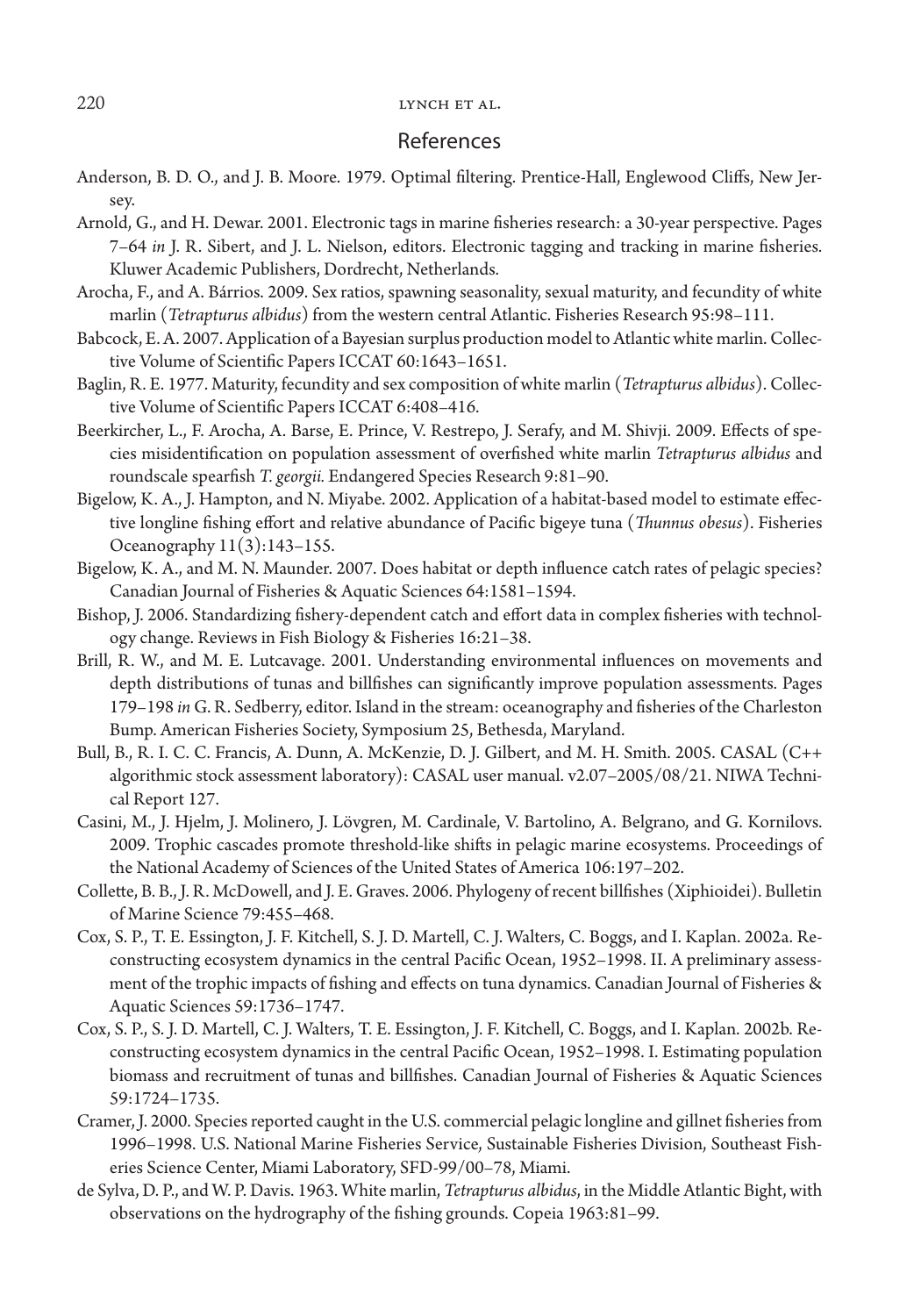- de Sylva, D. P., W. J. Richards, T. R. Capo, and J. E. Serafy. 2000. Potential effects of human activities on billfishes (Istiophoridae and Xiphiidae) in the western Atlantic Ocean. Bulletin of Marine Science 66:187–198.
- Dethlefsen, C., and S. Lundbye-Christensen. 2006. Formulating state space models in R with focus on longitudinal regression models. Journal of Statistical Software 16(1):1–15.
- Diaz, G. A., and M. Ortiz. 2007. Updated white marlin (*Tetrapturus albidus*) and blue marlin (*Makaira nigricans*) catch rates from the U.S. pelagic longline in the northwest Atlantic and Gulf of Mexico 1986–2005. Collective Volume of Scientific Papers ICCAT 60:1663–1677.
- Die, D. J. 2006. Are Atlantic marlins overfished or endangered? Some reasons why we may not be able to tell. Bulletin of Marine Science 79:529–543.
- Diggle, P. J., P. Heagerty, K. Y. Liang, and S. L. Zeger. 2002. Analysis of longitudinal data, 2nd edition. Oxford University Press, New York.
- Ditton, R. B., and J. R. Stoll. 2003. Social and economic perspective on recreational billfish fisheries. Marine & Freshwater Research 54:545–554.
- Drew, K., D. Die, and F. Arocha. 2006. Understanding vascularization in fin spines of white marlin (*Tetrapturus albidus*). Bulletin of Marine Science 79:847–852.
- Fok, C. C. T., and J. O. Ramsay. 2006. Fitting curves with periodic and nonperiodic trends and their interactions with intensive longitudinal data. Pages 109–123 *in* T. A. Walls, and J. L. Schafer, editors. Models for intensive longitudinal data. Oxford University Press, New York.
- Fournier, D. A., J. Hampton, and J. R. Sibert. 1998. MULTIFAN-CL: a length-based, age-structured model for fisheries stock assessment, with application to South Pacific albacore, *Thunnus alalunga*. Canadian Journal of Fisheries & Aquatic Sciences 55:2105–2116.
- Francis, R. I. C. C., and R. Shotton. 1997. "Risk" in fisheries management: a review. Canadian Journal of Fisheries & Aquatic Sciences 54:1699–1715.
- Goodyear, C. P. 2003a. Tests of the robustness of habitat-standardized abundance indices using simulated blue marlin catch-effort data. Marine & Freshwater Research 54:369–381.
- Goodyear, C. P. 2003b. Blue marlin mean length: Simulated response to increasing fishing mortality. Marine & Freshwater Research 54:401–408.
- Goodyear, C. P., D. Die, D. W. Kerstetter, D. B. Olson, E. Prince, and G. P. Scott. 2003. Habitat standardization of CPUE indices: research needs. Collective Volume of Scientific Papers ICCAT 55:613–623.
- Goodyear, C. P., J. Luo, E. D. Prince, J. P. Hoolihan, D. Snodgrass, E. S. Orbesen, and J. E. Serafy. 2008. Vertical habitat use of Atlantic blue marlin *Makaira nigricans*: interaction with pelagic longline gear. Marine Ecology Progress Series 365:233–245.
- Graves, J. E., D. W. Kerstetter, and E. D. Prince. 2003. Habitat preferences of istiophorid billfishes in the western North Atlantic: applicability of archival tag data to habitat-based stock assessment methodologies. Collective Volume of Scientific Papers ICCAT 55:594–602.
- Graves, J. E., B. E. Luckhurst, and E. D. Prince. 2002. An evaluation of pop-up satellite tags for estimating postrelease survival of blue marlin (*Makaira nigricans*) from a recreational fishery. Fishery Bulletin 100:134–142.
- Graves, J. E., and J. R. McDowell. 2006. Genetic analysis of white marlin (*Tetrapturus albidus*) stock structure. Bulletin of Marine Science 79:469–482.
- Graves, J. E., and A. Z. Horodysky. 2008. Does hook choice matter? Effects of three circle hook models on postrelease survival of white marlin. North American Journal of Fisheries Management 28:471– 480.
- Hall, M. A. 1998. An ecological view of the tuna-dolphin problem: impacts and trade-offs. Reviews in Fish Biology & Fisheries 8:1–34.
- Hall, M. A., D. L. Alverson, and K. I. Metuzals. 2000. By-catch: problems and solutions. Marine Pollution Bulletin 41:204–219.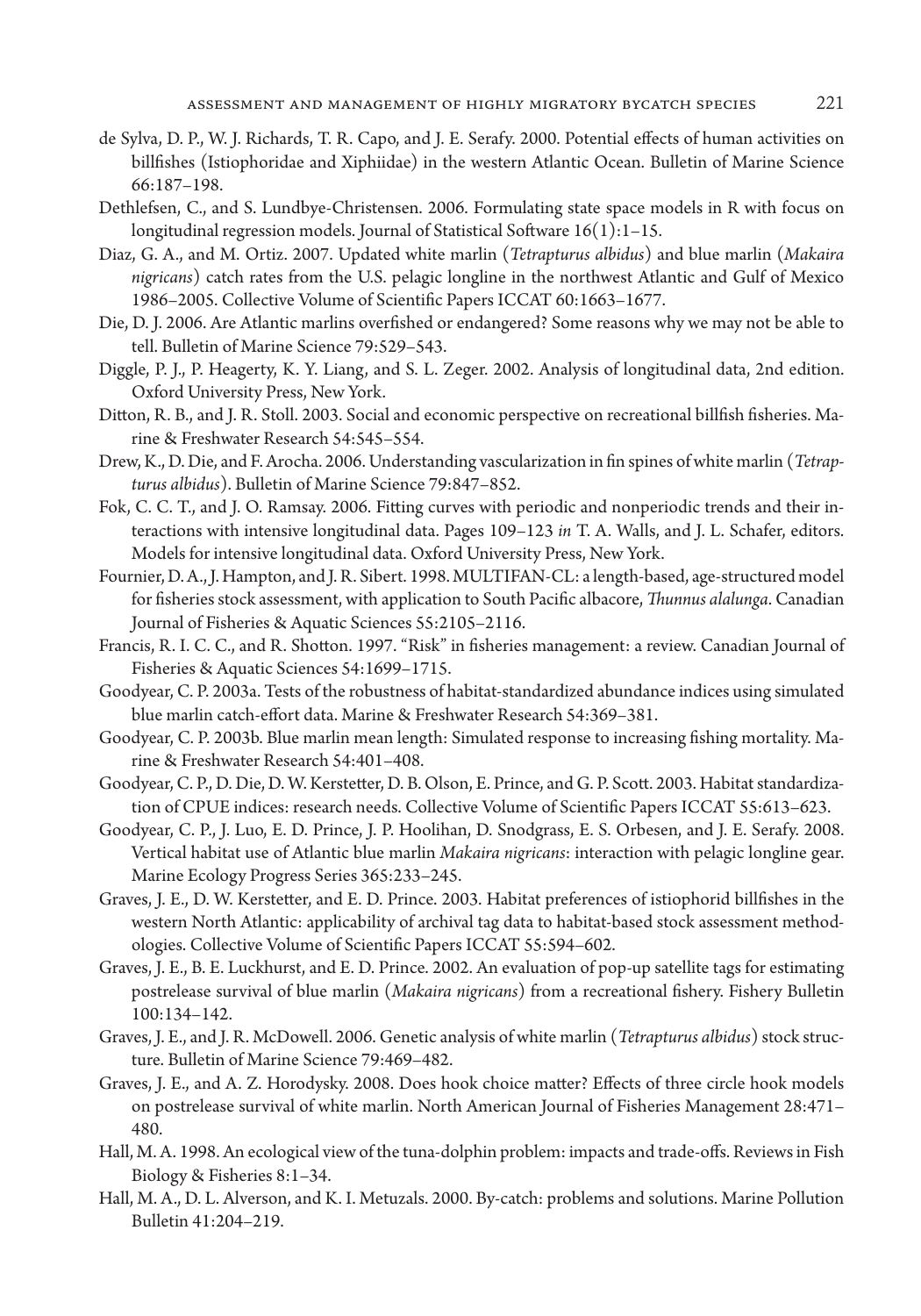- Hilborn, R. 1987. Living with uncertainty in resource management. North American Journal of Fisheries Management 7:1–5.
- Hilborn, R., and C. J. Walters. 1992. Quantitative fisheries stock assessment: choice, dynamics & uncertainty. Chapman and Hall, London.
- Hinton, M. G., and M. N. Maunder. 2004. Status of striped marlin in the eastern Pacific Ocean in 2002 and outlook for 2003–2004. Inter-American Tropical Tuna Commission Stock Assessment Report 4:287–310.
- Hinton, M. G., and H. Nakano. 1996. Standardizing catch and effort statistics using physiological, ecological, or behavioral constraints and environmental data, with an application to blue marlin (*Makaira nigricans*) catch and effort data from Japanese longline fisheries in the Pacific. Inter-American Tropical Tuna Commission Bulletin 21:171–200.
- Ho, M. R., R. Shumway, and H. Ombao. 2006. The state-space approach to modeling dynamic processes. Pages 148–175 *in* T. A. Walls, and J. L. Schafer, editors. Models for intensive longitudinal data. Oxford University Press, New York.
- Hofmann, G., and S. Gaines. 2008. New tools to meet new challenges: emerging technologies for managing marine ecosystems for resilience. Bioscience 58:43–52.
- Holder, C. 1912. The game fishes of the world. Hodder and Stroughton, New York.
- Horodysky, A. Z., D. W. Kerstetter, and J. E. Graves. 2004. Habitat preferences and diving behavior of white marlin (*Tetrapturus albidus*) released from the recreational rod-and-reel and commercial pelagic longline fisheries in the western North Atlantic Ocean: implications for habitat-based stock assessment models. Collective Volume of Scientific Papers ICCAT 56:160–168.
- Horodysky, A. Z., D. W. Kerstetter, R. J. Latour, and J. E. Graves. 2007. Habitat utilization and vertical movements of white marlin (*Tetrapturus albidus*) released from commercial and recreational fishing gears in the western North Atlantic Ocean: inferences from short duration pop-up archival satellite tags. Fisheries Oceanography 16:240–256.
- Horodysky, A. Z., and J. E. Graves. 2005. Application of pop-up satellite archival tag technology to estimate postrelease survival of white marlin (*Tetrapturus albidus*) caught on circle and straight-shank ("J") hooks in the western North Atlantic recreational fishery. Fishery Bulletin 103:84–96.
- ICCAT (International Commission for the Conservation of Atlantic Tunas). 2001a. Report for biennial period, 2000–2001. Part I - volume 2. ICCAT, Madrid.
- ICCAT (International Commission for the Conservation of Atlantic Tunas). 2001b. Report of the fourth ICCAT billfish workshop. Collective Volume of Scientific Papers ICCAT 53:1–130.
- ICCAT (International Commission for the Conservation of Atlantic Tunas). 2004. Report for biennial period, 2002–03. Part II - volume 1. ICCAT, Madrid.
- ICCAT (International Commission for the Conservation of Atlantic Tunas). 2006. Report of the 2006 ICCAT billfish stock assessment (Madrid, May 15–19, 2006). Collective Volume of Scientific Papers ICCAT (SCI-012/2006):1–75.
- ICCAT (International Commission for the Conservation of Atlantic Tunas). 2007a. Basic texts. Report 5th revision. ICCAT, Madrid.
- ICCAT (International Commission for the Conservation of Atlantic Tunas). 2007b. Report for biennial period, 2006–07. Part I - volume 1. ICCAT, Madrid.
- ICCAT (International Commission for the Conservation of Atlantic Tunas). 2007c. Report for biennial period, 2006–07. Part I - volume 2. ICCAT, Madrid.
- ICCAT (International Commission for the Conservation of Atlantic Tunas). 2008. Report for biennial period, 2006–07. Part II - volume 1. ICCAT, Madrid.
- ICCAT (International Commission for the Conservation of Atlantic Tunas). 2009. Report for biennial period, 2008–09. Part I - volume 2. ICCAT, Madrid.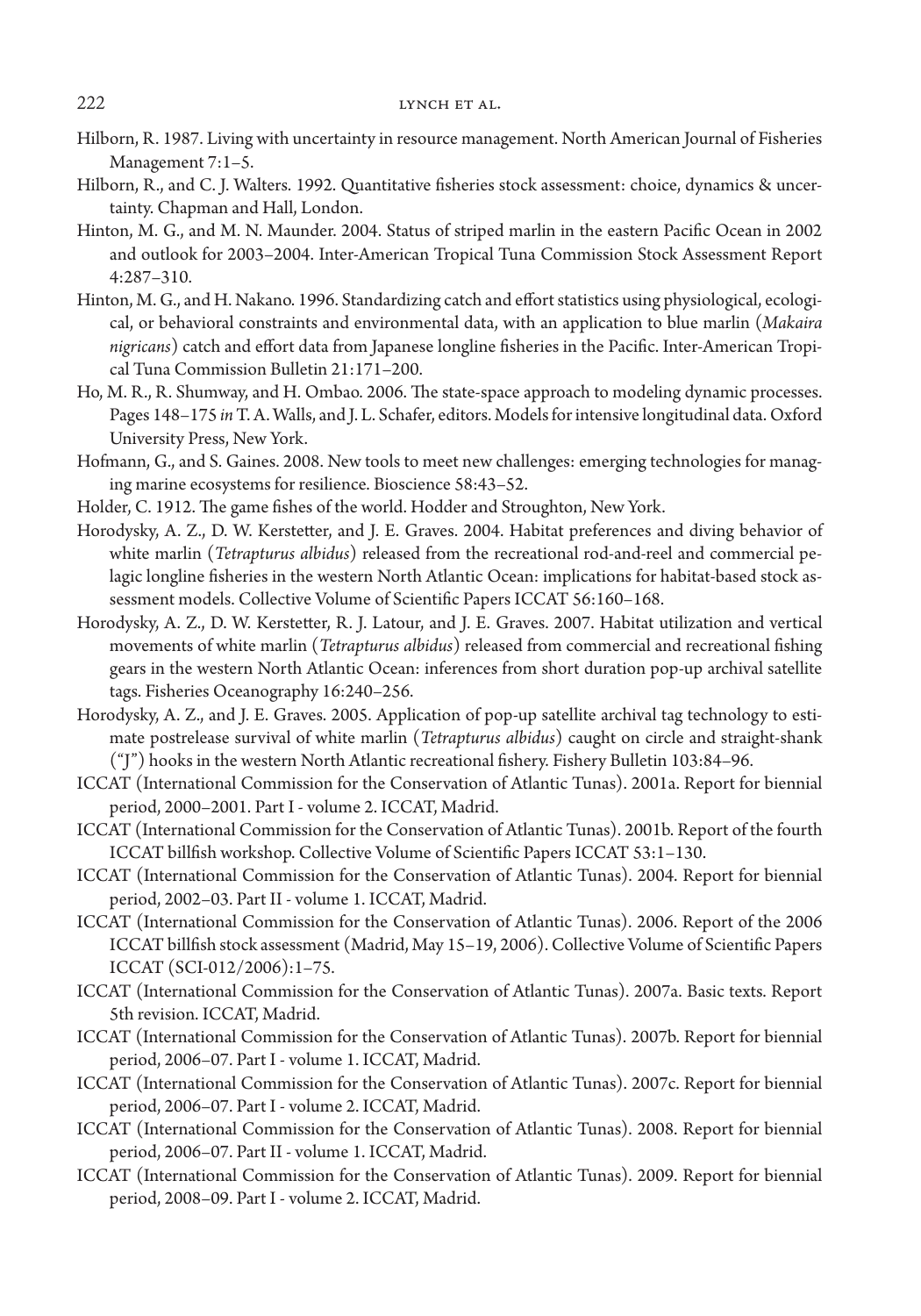Jazwinski, A. H. 1970. Stochastic processes and filtering theory. Academic Press, New York.

- Jordan, D. S., and B. W. Evermann. 1923. American food and game fishes. Doubleday, Page and Co., New York.
- Júnior, T. V., C. M. Vooren, and R. P. Lessa. 2004. Feeding habits of four species of Istiophoridae (Pisces: Perciformes) from northeastern Brazil. Environmental Biology of Fishes 70:293–304.
- Kerstetter, D. W., and J. E. Graves. 2006a. Survival of white marlin (*Tetrapturus albidus*) released from commercial pelagic longline gear in the western North Atlantic. Fishery Bulletin 104:434–444.
- Kerstetter, D. W., and J. E. Graves. 2006b. Effects of circle versus J-style hooks on target and non-target species in a pelagic longline fishery. Fisheries Research 80:239–250.
- Kerstetter, D. W., B. E. Luckhurst, E. D. Prince, and J. E. Graves. 2003. Use of pop-up satellite archival tags to demonstrate survival of blue marlin (*Makaira nigricans*) released from pelagic longline gear. Fishery Bulletin 101:939–948.
- Kitchell, J. F., C. H. Boggs, X. He, and C. J. Walters. 1999. Keystone predators in the central Pacific. Pages 665–683 *in* Ecosystem approaches for fisheries management. University of Alaska Sea Grant, Fairbanks.
- Kitchell, J. F., S. J. D. Martell, C. J. Walters, O. P. Jensen, I. C. Kaplan, J. Watters, T. E. Essington, and C. H. Boggs. 2006. Billfishes in an ecosystem context. Bulletin of Marine Science 79:669–682.
- Kraus, R. T., and J. R. Rooker. 2007. Patterns of vertical habitat use by Atlantic blue marlin (*Makaira nigricans*) in the Gulf of Mexico. Gulf and Caribbean Research 19(2):89–97.
- Laird, N. M., and J. H. Ware. 1982. Random-effects models for longitudinal data. Biometrics 38:963– 974.
- Li, R., T. L. Root, and S. Shiffman. 2006. A local linear estimation procedure for functional multilevel modeling. Pages 63–83 *in* T. A. Walls, and J. L. Schafer, editors. Models for intensive longitudinal data. Oxford University Press, New York.
- Luckhurst, B. E., E. D. Prince, J. K. Llopiz, D. Snodgrass, and E. B. Brothers. 2006. Evidence of blue marlin (*Makaira nigricans*) spawning in Bermuda waters and elevated mercury levels in large specimens. Bulletin of Marine Science 79:691–704.
- Luckhurst, B. E. 2007. Large pelagic fishes in the wider Caribbean and northwest Atlantic Ocean: movement patterns determined from conventional and electronic tagging. Gulf and Caribbean Research  $19(2):5-14.$
- Luo, J., E. D. Prince, C. P. Goodyear, B. E. Luckhurst, and J. E. Serafy. 2006. Vertical habitat utilization by large pelagic animals: a quantitative framework and numerical method for use with pop-up satellite tag data. Fisheries Oceanography 15:208–229.
- Majkowski, J. 2007. Global fishery resources of tuna and tuna-like species. Food and Agriculture Organization of the United Nation, FAO Fisheries Technical Paper 483, Rome.
- Maunder, M. N., Hinton, M. G., Bigelow, K. A., and Harley, S. J. 2002. Statistical comparisons of habitat standardized effort and nominal effort. Proceedings of the 15th Meeting of the Standing Committee on Tuna and Billfish, Honolulu. Standing Committee on Tuna and Billfish, SCTB 15 MWG-7, Honolulu.
- Maunder, M. N., M. G. Hinton, K. A. Bigelow, and A. D. Langley. 2006. Developing indices of abundance using habitat data in a statistical framework. Bulletin of Marine Science 79:545–559.
- Maunder, M. N., and A. E. Punt. 2004. Standardizing catch and effort data: a review of recent approaches. Fisheries Research 70(2–3):141–159.
- McAllister, M. K., E. K. Pikitch, and E. A. Babcock. 2001. Using demographic methods to construct Bayesian priors for the intrinsic rate of increase in the Schafer model and implications for stock rebuilding. Canadian Journal of Fisheries & Aquatic Sciences 58:1871–1890.
- McCullagh, P., and J. A. Nelder. 1989. Generalized linear models. 2nd edition. Chapman and Hall, London.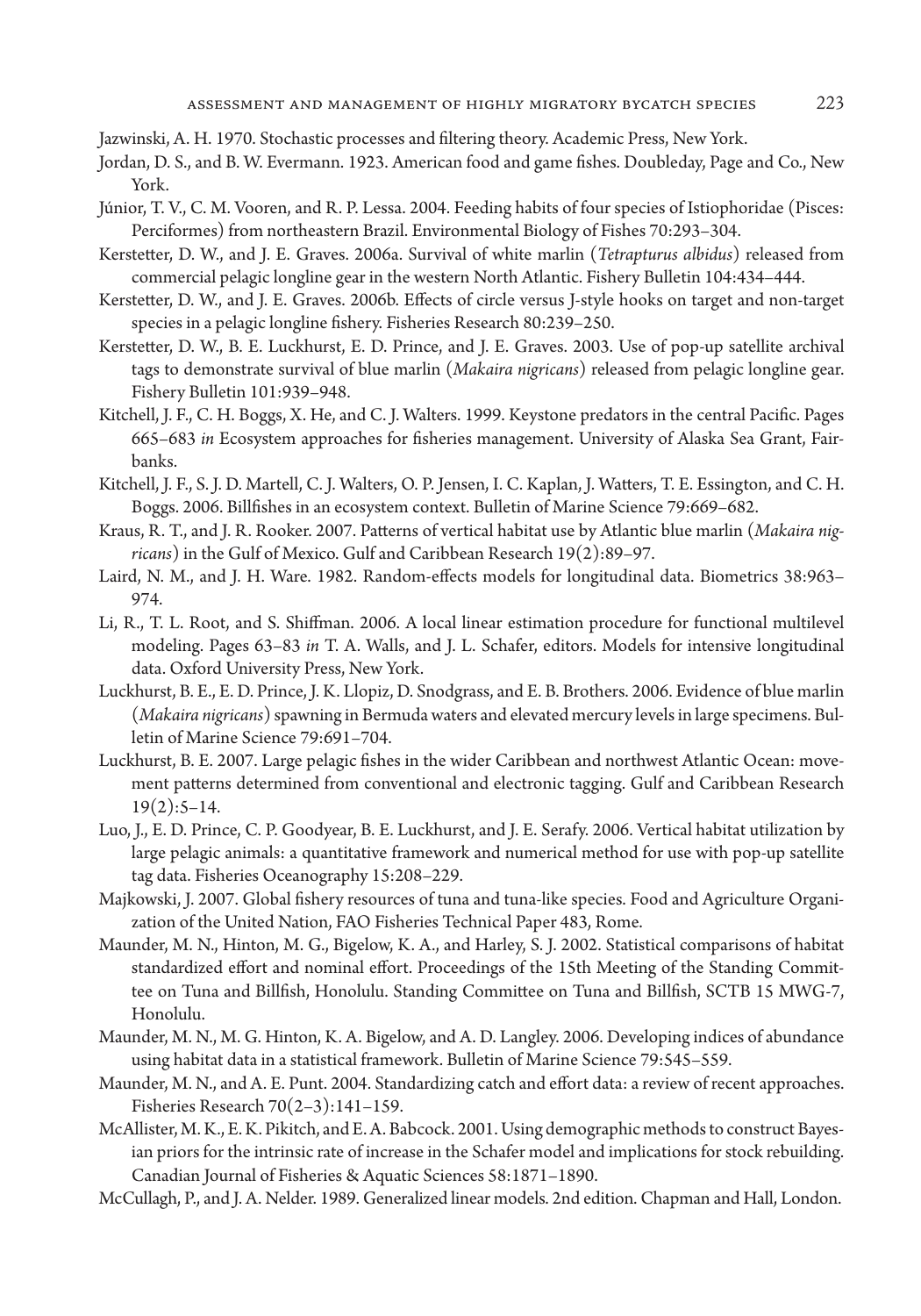- McDowell, J. R., J. E. L. Carlsson, and J. E. Graves. 2007. Genetic analysis of blue marlin (*Makaira nigricans*) stock structure in the Atlantic Ocean. Gulf and Caribbean Research 19(2):75–82.
- Methot, R. D. 2000. Technical description of the stock synthesis assessment program. NOAA Technical Memorandum, NMFS-NWFSC-43, Washington, D.C.
- Morgan, G. R., and D. J. Staples. 2006. The history of industrial marine fisheries in Southeast Asia. Food and Agriculture Organization of the United Nations, Regional Office for Asia and the Pacific, RAP Publication 2006/12, Bangkok.
- Nakamura, I. 1985. FAO species catalogue, volume 5. Billfishes of the world. An annotated and illustrated catalogue of marlins, sailfishes, spearfishes and swordfishes known to date. FAO Fisheries Synopsis 5(125).
- Nelder, J. A., and R. W. M. Wedderburn. 1972. Generalized linear models. Journal of the Royal Statistical Society Series A 135:370–384.
- NMFS (National Marine Fisheries Service). 2006. Final consolidated Atlantic highly migratory species fishery management plan. National Oceanic and Atmospheric Administration, National Marine Fisheries Service, Office of Sustainable Fisheries, Highly Migratory Species Division, Silver Spring, Maryland.
- NMFS (National Marine Fisheries Service). 2007. Stock assessment and fishery evaluation (SAFE) report for Atlantic highly migratory species. National Oceanic and Atmospheric Administration, National Marine Fisheries Service, Office of Sustainable Fisheries, Highly Migratory Species Management Division, Silver Spring, Maryland.
- NOAA Fisheries Toolbox. 2009. Stock synthesis, version 3.0.14/3.03a. Available: http://nft.nefsc.noaa. gov (Available: July 2010).
- Oh, S. J. 2011. Role of science in the management of tunas by the Inter-American Tropical Tuna Commission: limitations to sustainability. Pages 333–365 *in* W. W. Taylor, A. J. Lynch, and M. G. Schechter, editors. Sustainable fisheries: multi-level approaches to a global problem. American Fisheries Society, Bethesda, Maryland.
- Ortiz, M. 2006. Evaluating CPUE standardization models with simulated catch and effort data from pelagic longline fisheries of Atlantic billfishes: preliminary report. Collective Volume of Scientific Papers ICCAT 59:142–160.
- Pace, M. L., J. J. Cole, S. R. Carpenter, and J. F. Kitchell. 1999. Trophic cascades revealed in diverse ecosystems. Trends in Ecology & Evolution 14:483–488.
- Paine, R. T. 1969. A note on trophic complexity and community stability. American Naturalist 103:91– 93.
- Peel, E., R. Nelson, and C. Phillip Goodyear. 2003. Managing Atlantic marlin as bycatch under ICCAT. The fork in the road: recovery or collapse. Marine & Freshwater Research 54:575–584.
- Porch, C. E. 2003. Preliminary assessment of Atlantic white marlin (*Tetrapturus albidus*) using a statespace implementation of an age-structured production model. Collective Volume of Scientific Papers ICCAT 55:559–577.
- Prince, E. D., R. K. Cowen, E. S. Orbesen, S. A. Luthy, J. K. Llopiz, D. E. Richardson, and J. E. Serafy. 2005. Movements and spawning of white marlin (*Tetrapturus albidus*) and blue marlin (*Makaira nigricans*) off Punta Cana, Dominican Republic. Fishery Bulletin 103:659–669.
- Prince, E. D., and C. P. Goodyear. 2006. Hypoxia-based habitat compression of tropical pelagic fishes. Fisheries Oceanography 15:451–464.
- Restrepo, V., E. D. Prince, G. P. Scott, and Y. Uozumi. 2003. ICCAT stock assessments of Atlantic billfish. Marine & Freshwater Research 54:361–367.
- Saito, H., Y. Takeuchi, and K. Yokawa. 2004. Vertical distribution of Atlantic blue marlin obtained from pop-up archival tags in the tropical Atlantic Ocean. Collective Volume of Scientific Papers ICCAT 56:201–211.